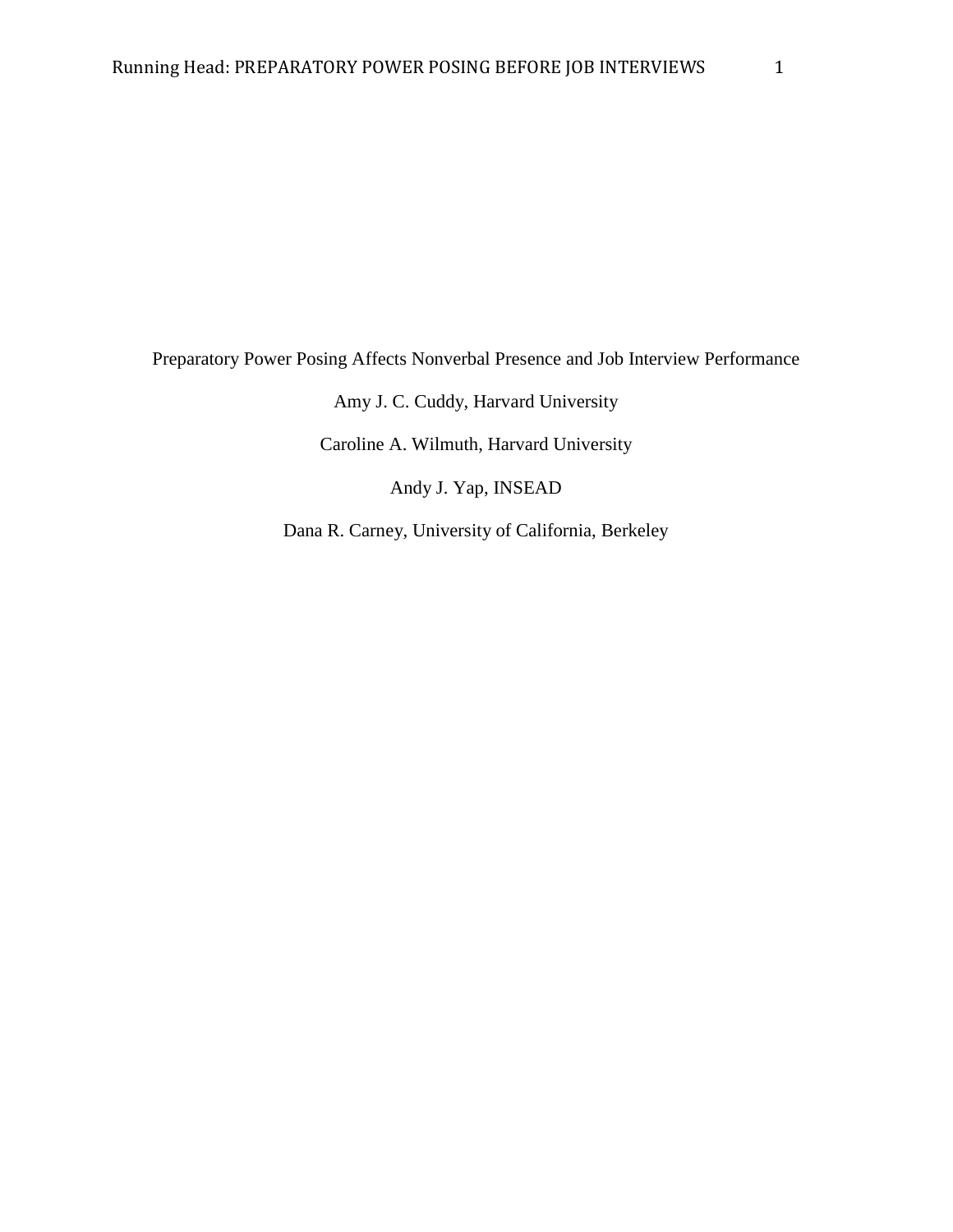#### **Abstract**

We tested whether engaging in expansive (vs. contractive) "power poses" *before* a stressful job interview – preparatory power posing – would enhance performance *during* the interview. Participants adopted high-power (i.e., expansive, open) poses or low-power (i.e., contractive, closed) poses, and then prepared and delivered a speech to two evaluators as part of a mock job interview. All interview speeches were videotaped and coded for overall performance and hireability, and for two potential mediators: verbal content (e.g., structure, content) and nonverbal presence (e.g., captivating, enthusiastic). As predicted, those who prepared for the job interview with high- (vs. low-) power poses performed better and were more likely to be chosen for hire; this relation was mediated by nonverbal presence, but not by verbal content. While previous research has focused on how a nonverbal behavior that is enacted *during* interactions and *observed* by perceivers affects how those perceivers evaluate and respond to the actor, this experiment focused on how a nonverbal behavior that is enacted *before* the interaction and *unobserved* by perceivers affects the actor's performance, which, in turn, affects how perceivers evaluate and respond to the actor. This experiment reveals a theoretically novel and practically informative result that demonstrates the causal relation between *preparatory* nonverbal behavior and *subsequent* performance and outcomes.

*Key Words: Power Posing, Social Evaluation, Nonverbal Behavior, Job Interviews, Presence, Posture*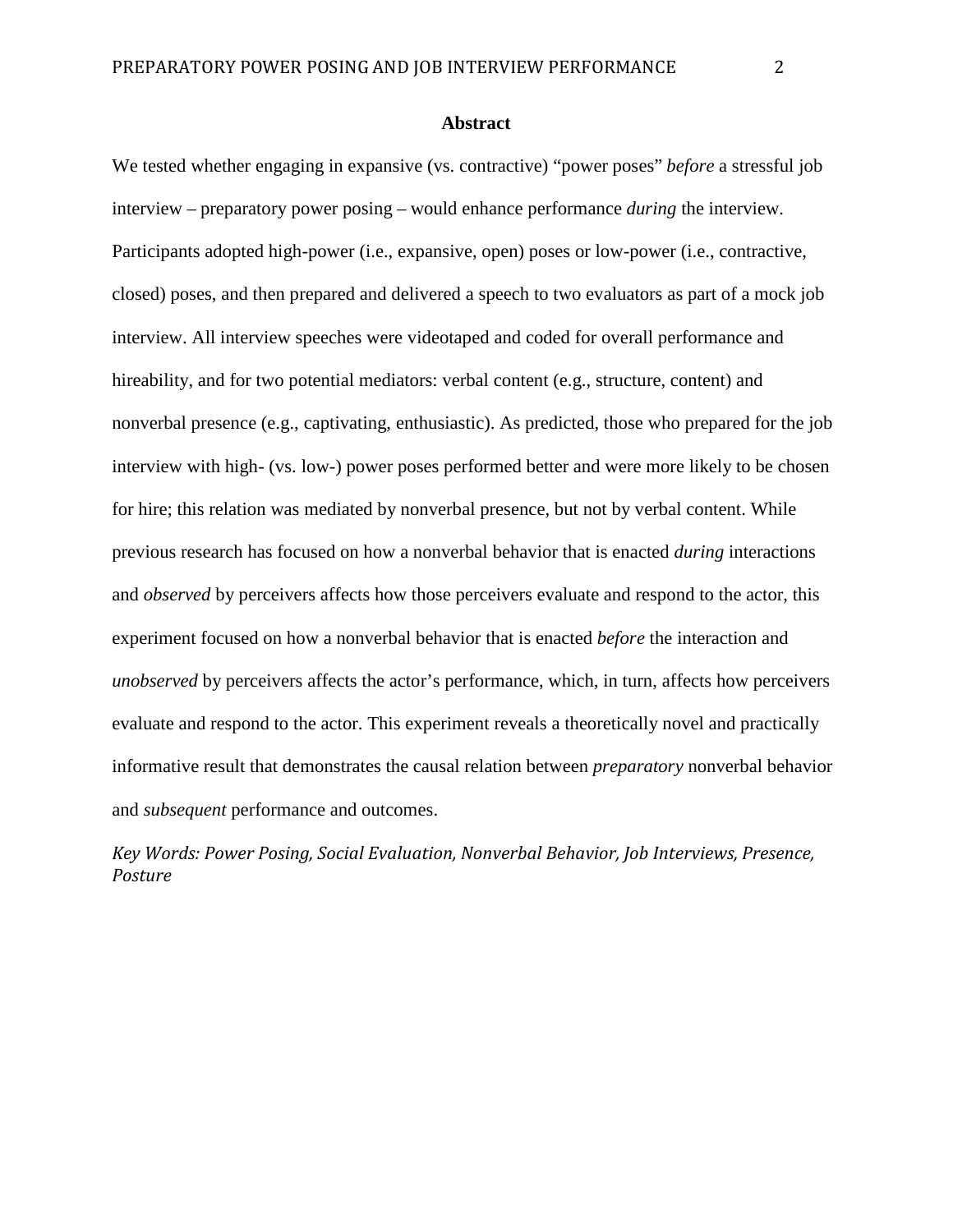#### **Preparatory Power Posing Affects Nonverbal Presence and Job Interview Performance**

<span id="page-2-2"></span><span id="page-2-1"></span><span id="page-2-0"></span>In the moments before walking into a stressful social evaluation, such as an interview, many people—already aware of their relative powerlessness—shrink in their seats or hunch over their phones, adopting nonverbal postures that can cause them to feel even more powerless (Carney, Cuddy, & Yap, 2010). How does this slumped, small, closed posture affect subsequent performance? What if they did the opposite before the interview—stretching out and claiming more physical space, rather than contracting and taking up less? Can adopting a powerful (vs. powerless) posture immediately *before* entering a stressful social evaluation actually influence performance and outcomes? The current paper tests this question in the domain of job interviews – perhaps the most commonly experienced stressful social evaluation.

In both human and non-human primates, expansive, open postures reflect high power whereas contractive, closed postures reflect low power (Carney, Hall, & Smith LeBeau, 2005; de Waal, 1998; Hall, Coats, & Smith LeBeau, 2005). For example, when crossing the finish line, athletes taking first place spontaneously raise their arms in a 'V', expand their chests, and lift their chins, while athletes finishing later in the competition slump their shoulders and narrow their chests (Tracy & Matsumoto, 2008). Similarly, high status chimpanzees inflate and pound their chests to display victory, while lower status chimps submissively contract their chests and limbs inward (de Waal, 2008).

But, just as smiling both reflects and produces positive mood (e.g., McIntosh, 1996; Strack, Martin, & Stepper, 1988), these expansive postures both reflect and produce power, in the following ways. In contrast to low-power poses, adopting high-power poses boosts feelings of power, confidence, self esteem, risk tolerance, mood, action orientation, memory for positive words and concepts, and pain tolerance, while reducing feelings of fear (Bohns & Wiltermuth,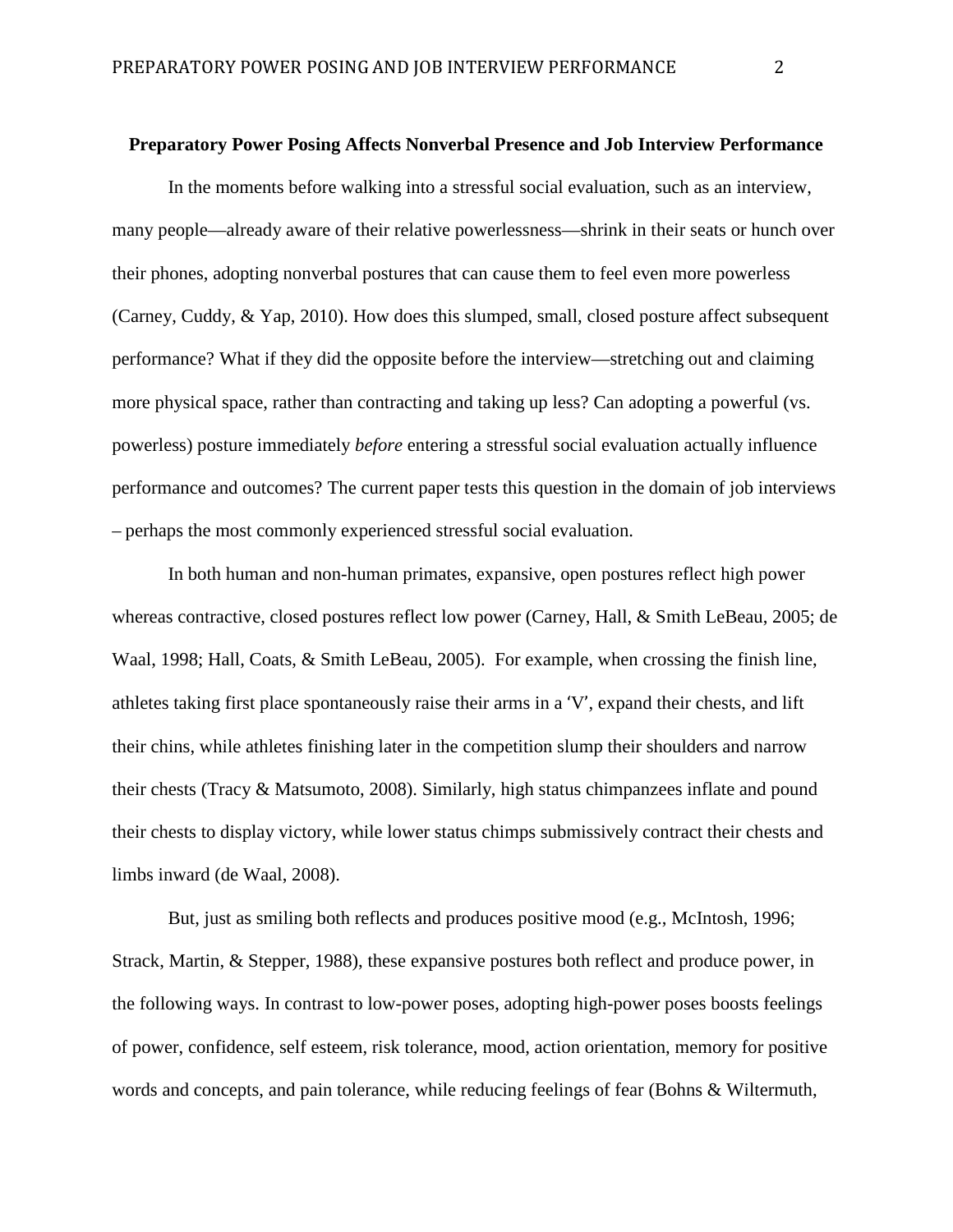2012; Carney, Cuddy, & Yap, 2010; Carney, Cuddy, & Yap, in press; Huang, Galinsky, Gruenfeld, & Guillory, 2011; Michalak, Rohde, & Troje, 2014; Nair, Sagar, Sollers, Consedine, & Broadbent, 2014; Park, Streamer, Huang, & Galinsky, 2013; Yap, Wazlawek, Lucas, Cuddy, & Carney, 2013). Holding an expansive posture also increases both salivary and blood serum levels of testosterone, a hormone associated with dominant and status-seeking behaviors, and decreases salivary and blood serum levels of cortisol, a hormone associated with stress, low social status, and relatively submissive behaviors (Carney et al., 2010; Minvaleev, Nozdrachev, Kir'yanova, & Ivanov, 2004; for a review of the social endocrinology research on testosterone, cortisol, and behavior, see Knight & Mehta, 2014). Moreover, enacting high-power poses produces stronger effects on thought abstraction and action orientation than do classic, explicit power manipulations that do not involve physical posture, such as role assignments and recall primes (Carney et al., in press; Huang et al., 2011).

Acquiring power causes a bevy of psychological and behavioral changes that could improve a person's performance and outcomes in stressful social evaluations. First, power increases cognitive processing and goal-oriented behaviors, which could cause an individual to appear more intelligent and organized (Guinote, 2007; Smith, Dijksterhuis, & Wigboldus, 2008; Smith, Jostmann, Galinsky, & van Dijk, 2008). Second, powerful individuals tend to feel more positive and optimistic, and become more approach oriented, which could increase the enthusiasm and confidence they project (Anderson & Berdahl, 2002; Anderson & Galinsky, 2006; Keltner, Gruenfeld, & Anderson, 2003). Third, power decreases anxiety, self-reported stress, and cortisol, while increasing testosterone; these changes could make an individual more calm and collected in the most stressful situations (Carney, Yap, Lucas, Mehta, McGee, & Wilmuth, under review; van Honk, Tuiten, Verbaten, van den Hout, Koppeschaar, Thijssen, & de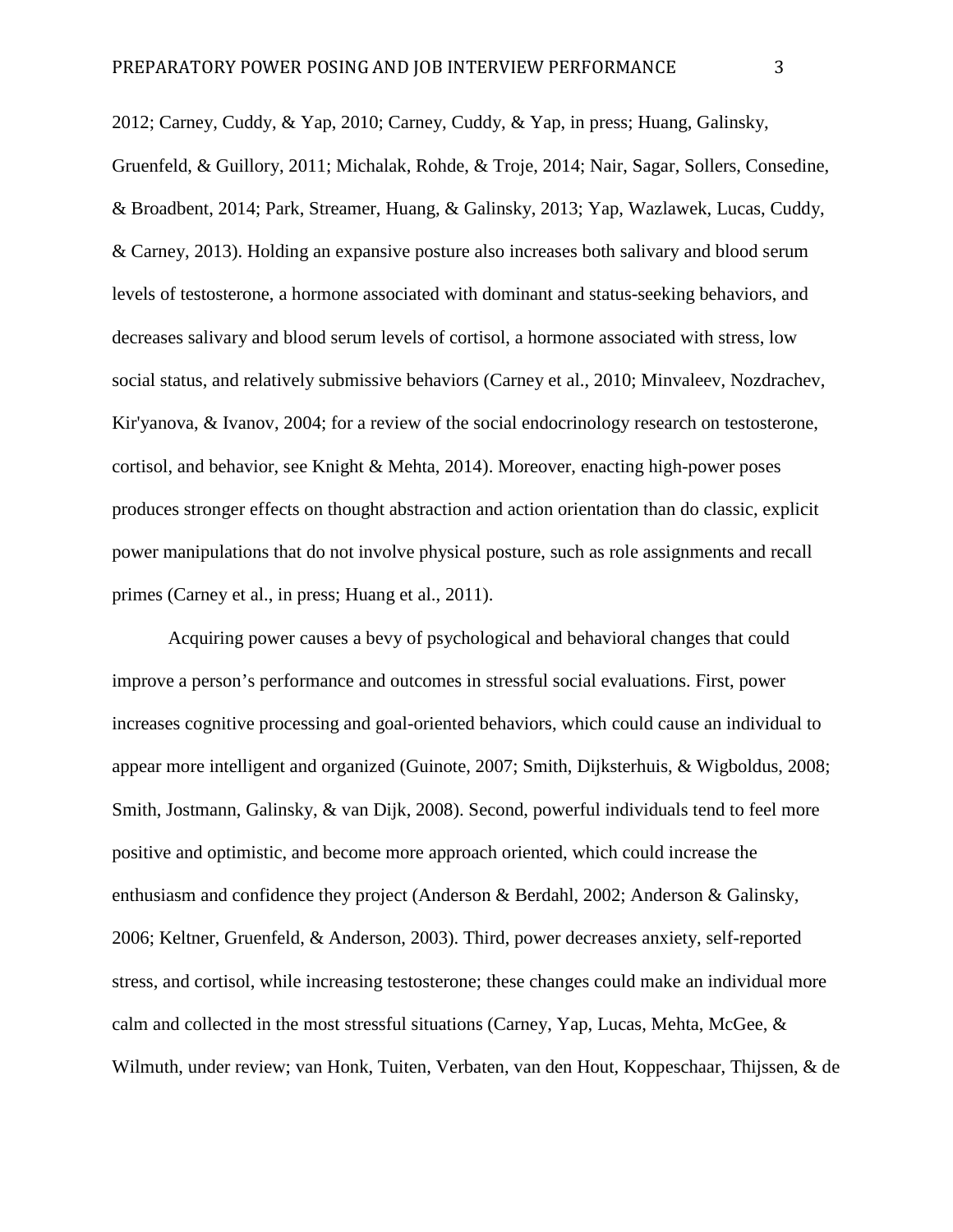Haan, 1999). Furthermore, high basal (i.e., a person's average circulating level) testosterone coupled with low basal cortisol—a hormone profile that can be temporarily induced by adopting a high-power pose for two minutes (Carney et al., 2010; Minvaleev et al., 2004) —is characteristic of effective leaders and is associated with increased engagement and better performance in competitive tasks (Sherman, Lee, Cuddy, Renshon, Oveis, Gross, & Lerner, 2012; Mehta, Jones, & Josephs, 2008; Mehta & Josephs, 2010).

Regardless of power's performance-boosting potential in stressful social evaluations, it is often difficult or risky to deliberately and overtly attempt to change the power dynamics during such a situation. In dyadic interactions involving power asymmetries, mimicking the dominant or submissive nonverbal behavior of the other person (e.g., dominance in response to dominance) decreases both mutual liking and comfort (Tiedens & Fragale, 2003; Wiltermuth, Tiedens, & Neale, 2012). Moreover, in many types of interactions, hierarchical status dictates which party should or should not signal power; generally, the higher-status individual can signal power without violating norms or expectations, whereas the lower-status individual cannot (Magee  $\&$ Galinsky, 2008). Thus, in a job interview, a candidate who nonverbally displays too much power would likely be breaching these norms, running the risk of eliciting some sort of punitive backlash.

Candidates often attempt to manage the interpersonal dynamics and outcomes of job interviews by deliberately enacting nonverbal or verbal behaviors that they believe will cause the interviewer to form a more favorable impression of them. An extensive literature has examined how these impression management (IM) tactics influence job interview outcomes, and the results are mixed (Barrick, Shaffer, & DeGrassi, 2009). For example, one thorough examination of various IM tactics revealed significant effects for some verbal tactics (e.g., self promotion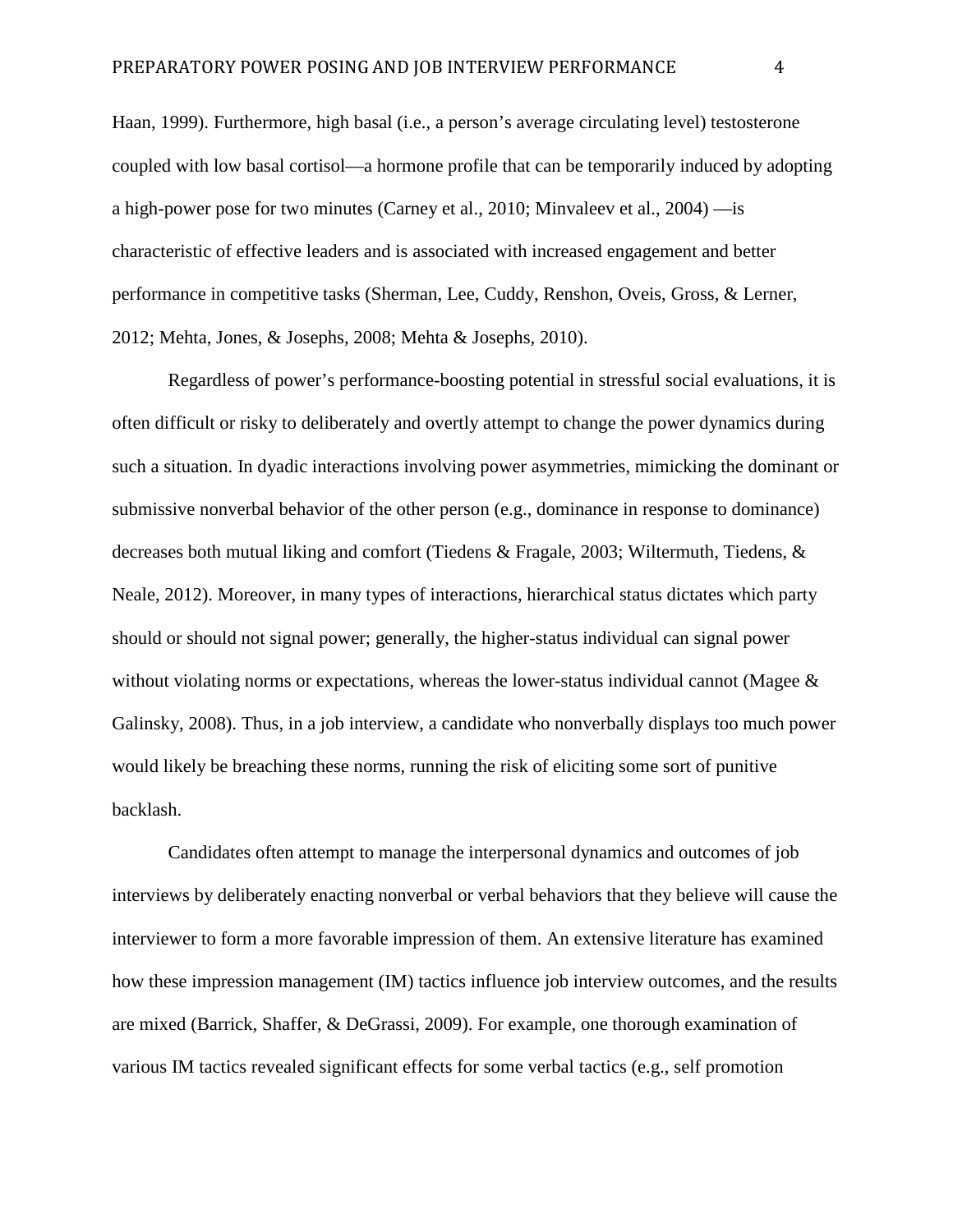through the use of positive self-descriptive trait terms or through the telling of personal success stories) but not for nonverbal tactics (e.g., frequent eye contact and smiling) (Gilmore & Ferris, 1989; Stevens & Kristof, 1995). However, these effects are attenuated or disappear as interviews become longer (Tsai, Chen, & Chui, 2005), are more structured or standardized (Barrick et al., 2009), and involve trained interviewers (Howard & Ferris, 1996). Many other variables moderate the extent to which IM tactics lead to positive versus negative hiring decisions, such as gender of both candidate and interviewer (Baron, 1986; Rudman, 1998; Von Baeyer, Sherk, Zanna, 1981), valence of the interviewer's affective state (Baron, 1987), and perceived similarity of the candidate to the interviewer (Judge, Cable, & Higgins, 2001). And, perhaps more important, as candidates increase their use of nonverbal IM tactics, interviewers begin to perceive the candidates as inauthentic and manipulative, leading to negative evaluations and hiring decisions (Baron, 1986). In short, deliberately managing nonverbal and verbal behaviors during job interviews, in attempt to influence interviewers' impressions and decisions, is a risky strategy that can lead to poor job interview evaluations and negative hiring decisions. To our knowledge, the study presented here is the first to examine the effects of adopting nonverbal behaviors *before*, as opposed to *during*, a job interview, which has the potential to yield favorable outcomes without carrying the risks that can come with deliberate management of nonverbal behaviors during interviews.

We also sought to identify the mechanism through which preparatory power posing could exert effects on subsequent performance, considering two possible mediators: verbal content and nonverbal presence, both of which have been shown to affect judgments and outcomes in stressful social evaluations. First, how might each of these variables affect the outcomes of stressful social evaluations? Verbal content—the extent to which the content of the presentation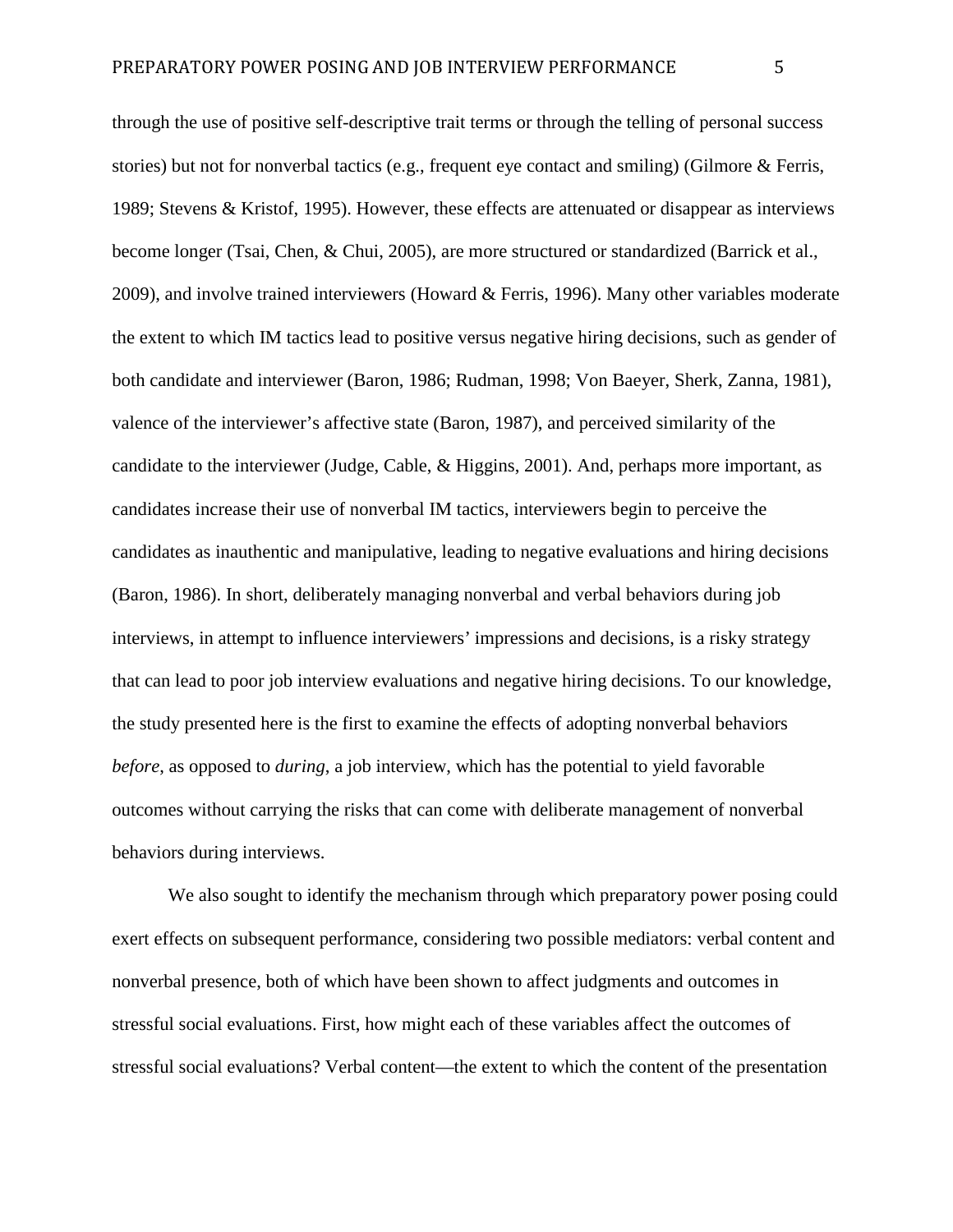is intelligent, clear, and well structured (i.e., "what they said") —influences potential investors' evaluations of and level of interest in pursuing entrepreneurs' investment proposals (Clark, 2008), and, as noted above, self-promoting verbal content can positively influence hiring decisions (e.g., Stevens & Kristof, 1995), although this relationship is far more complicated for female candidates (e.g., Rudman, 1998). Nonverbal presence—the extent to which the speaker's presentation is enthusiastic, confident, and captivating (i.e., "how they said it") —significantly predicts job interviewers' general evaluations of applicants, call-backs, and final hiring decisions (Young & Kacmar, 1998). Studies that have looked at variables related to nonverbal presence tend to differ from the IM studies of nonverbal tactics reviewed above, in a fundamental way: presence-related nonverbal characteristics (e.g., enthusiasm) are not adopted calculatedly by the candidates. For example, applicants who unaffectedly demonstrate what Degroot and Motowidlo (1999) refer to as "high nonverbal cues" (e.g., higher affect, energy level, and pitch and amplitude variability) are significantly more likely to be invited back for a second interview than applicants who demonstrate "low nonverbal cues" (e.g., lower affect, energy level, and pitch and amplitude variability) (McGovern & Tinsley, 1978). Similarly, an examination of 185 videotaped two-minute pitches showed that venture capitalists were most likely to invest in entrepreneurs who displayed confidence, passion, and enthusiasm (Balachandra & Briggs, under review). Job candidates who fail to demonstrate enthusiasm tend to be judged as more anxious (Levine & Feldman, 2002), and anxious candidates, perceived as lacking confidence, are less effective communicators and less likely to perform well and be positively evaluated in job interviews (Gudykunst & Nishida, 2001; McCarthy & Goffin, 2004).

Second, how is power posing likely to affect verbal content and nonverbal presence? The impact of power on cognitive functioning and goal-orientation suggests that high-power poses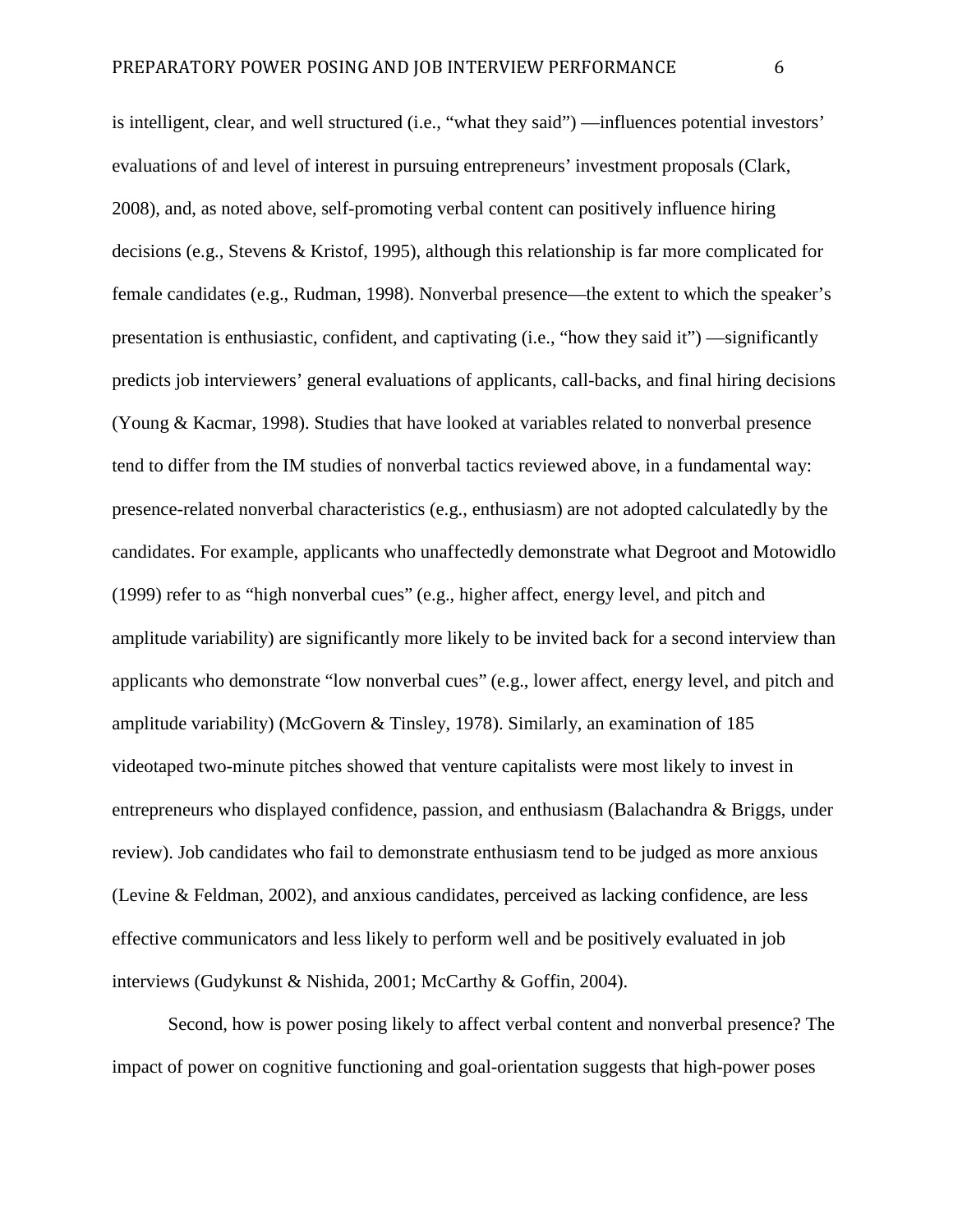may increase the quality of verbal content, via positive effects on abstract thinking and executive function (Smith, Jostmann et al., 2008; Guinote, 2007). However, considerably more research indicates that high-power poses should impact nonverbal presence, by reducing stress and anxiety, and by increasing positive affect and optimism—all of which would presumably make an individual more confident, captivating, and enthusiastic (Anderson & Berdahl, 2002; Anderson & Galinsky, 2006; van Honk et al., 1999). For example, participants who delivered impromptu speeches while sitting in an expansive, upright posture were happier, less fearful, and conveyed more positivity, compared to participants who delivered speeches while sitting in a closed, slouched posture (Nair et al., 2014). Thus, a thorough review of these findings suggests that nonverbal presence is more likely than verbal content to mediate the predicted effect of power posing on job interview performance.

In the experiment presented here, we address the question: can *preparatory* power posing boost performance and shape outcomes in stressful social evaluations? Participants adopted either high-power or low-power poses immediately *before* taking part in a stressful mock job interview. One of the most common components of job interviews involves asking the candidate to respond to a very general question about why s/he should be hired (e.g., Huffcutt, Conway, Roth, & Stone, 2001), such as "What makes you a good candidate for this job?" or, simply, "Why should we hire you?" This type of question typically occurs early in the interview, and this timing contributes to candidates' responses disproportionately affecting interview outcomes via confirmation biases that favor and reinforce first impressions (Dougherty, Turban, & Callender, 1994; Tetlock, 1983). This particular job interview task also closely resembles other stressful work-related evaluations, such as pitching an idea, promoting a product, or delivering a speech, allowing for greater generalizability of our findings. To operationalize this common job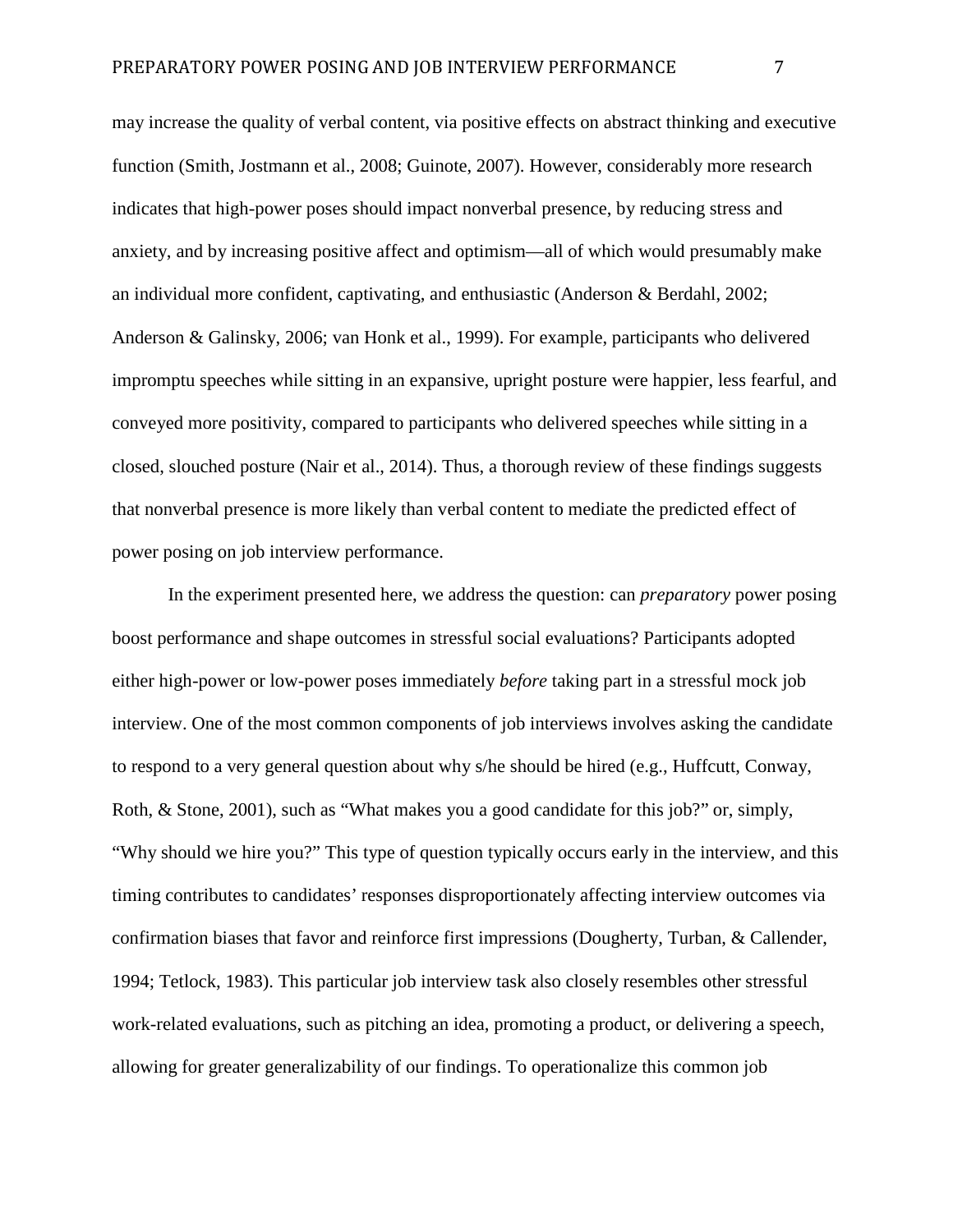interview task, we instructed participants to explain to two experienced evaluators, in a fiveminute speech, their qualifications, strengths, and reasons why they should be chosen for the job. Evaluators were trained to withhold any and all verbal and nonverbal feedback (both positive and negative) during the speech, for two reasons: (1) to make the task particularly stressful (described in more detail in the Methods), and (2) to minimize the amount of dynamic candidateinterviewer interaction so that we could be certain effects were being produced via intrapersonal, not interpersonal, mechanisms. Hypothesis- and condition-blind coders then evaluated participants' performance, hireability, verbal content, and nonverbal presence. Specifically, this study allows us to test the hypotheses that (1) power posing *before* a stressful mock job interview improves performance during the interview, and (2) this effect is mediated by an increase in nonverbal presence evident during the interview.

#### **Methods**

#### **Participants and Procedure**

Sixty-six students at a private East Coast university participated in a study called "Physical Motion and Performance," for which they were paid \$15. Four participants did not understand the instructions for the speech task and one participant did not maintain the power poses during speech preparation; these five participants were excluded from analyses, reducing the total *N* to 61 (40 women and 21 men; 22 white, 12 black, 20 Asian, 5 Latino, 2 other). Participants were randomly assigned to adopt either a high-power (i.e., expansive and open) or low-power (i.e., contractive and closed) pose.

**Power Pose Manipulation.** Each participant adopted one of two standing poses (as used in Yap et al., 2013): they stood with hands on their hips, elbows pointing out and feet approximately 1' apart (high-power); or they stood with hands and arms wrapping around the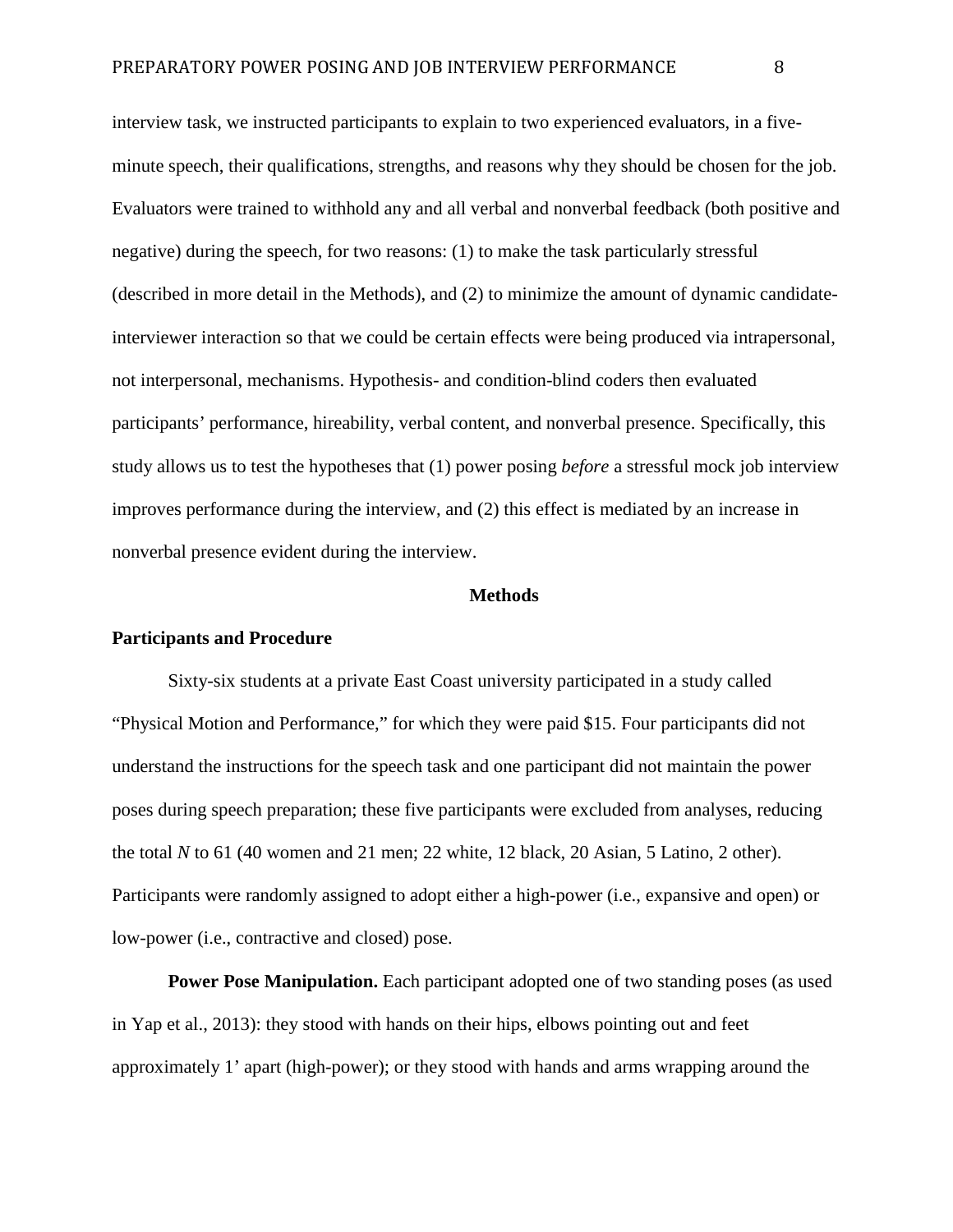torso and feet together (low-power). Figure 1 presents illustrations of the specific poses. Participants maintained the poses for a total of five to six minutes while preparing for the job [i](#page-2-0)nterview speech. Instructions for the experimental conditions were as follows<sup>1</sup>:

High-power pose condition.

*This study is about physical motion and performance. There is a physical position we'd* like you to try out. If you could stand up and sort of stand with your two feet apart and *hands on your hips like this [experimenter demonstrated for participant]. Get comfortable in this pose for a minute while I go set something up. Just get comfortable in this physical position and I will be back in one minute [If needed, experimenter adjusted the participant's posture by lightly touching arms and legs].*

#### Low-power pose condition.

*This study is about physical motion and performance. There is a physical position we'd like you to try out. If you could stand up and sort of stand with your feet together and crossed over and your arms and hands wrapped around your torso like this [experimenter demonstrated for participant]. Get comfortable in this pose for a minute while I go set something up. Just get comfortable in this physical position and I will be back in one minute [If needed, experimenter adjusted the participant's posture by lightly touching arms and legs].*

**Job Interview Preparation.** Immediately after holding a high- or low-power pose for one minute, participants were asked to, while maintaining the pose, imagine that they were about to interview for their dream job and were instructed to prepare and deliver a five-minute speech, detailing their strengths and qualifications and explaining why they should be chosen for the job, to two experienced evaluators. Poses were held throughout this five-minute preparatory period.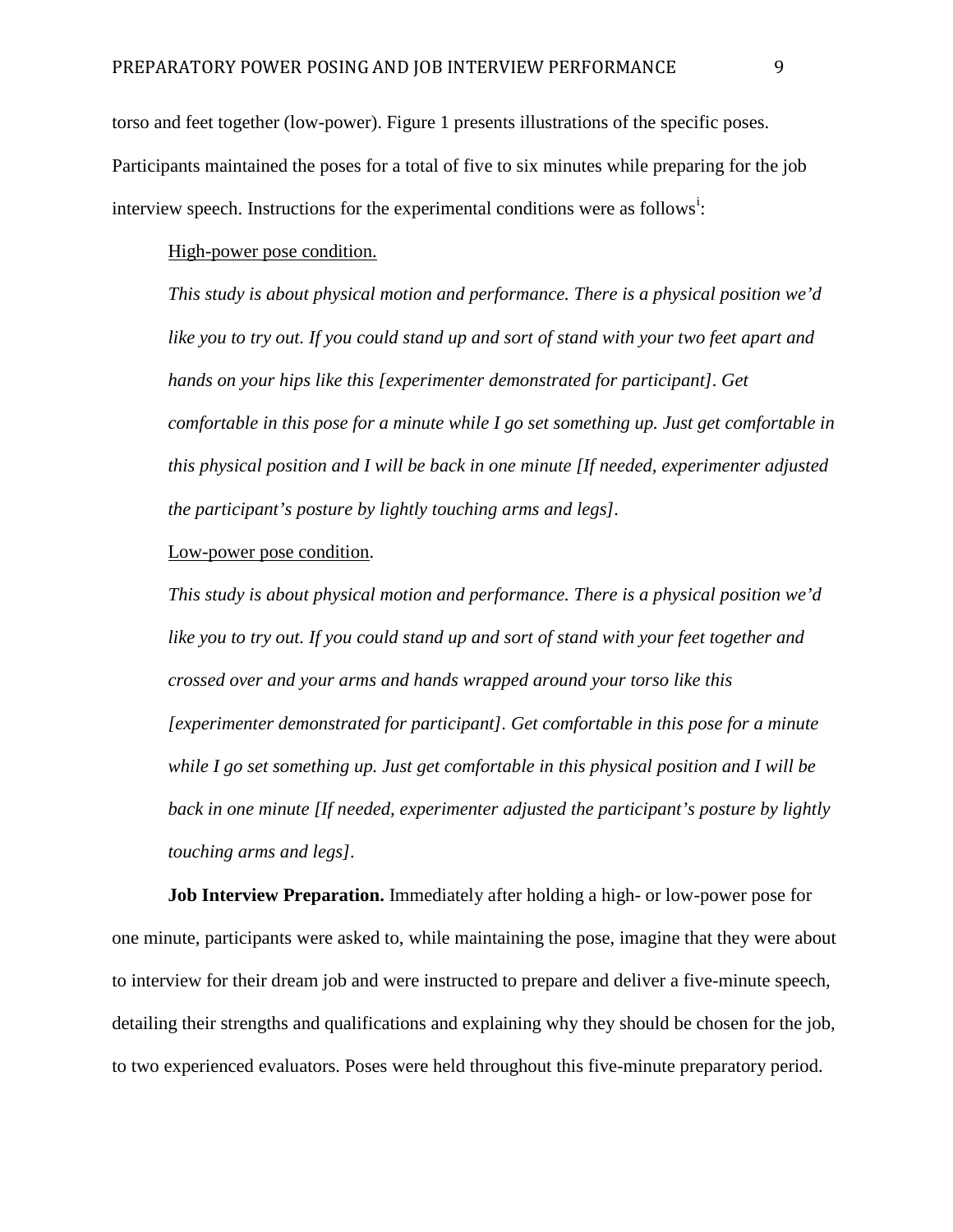This task, excluding the poses, is a common adaptation of the Trier Social Stress Test (Foley & Kirschbaum, 2010; Kirschbaum, Pirke, & Hellhammer, 1993). As is typical of this task, the experimenters (i.e., the "experienced evaluators") wore white lab coats, made notations on clipboards, and displayed flat affect throughout the speeches. By displaying flat affect and refraining from giving encouraging nonverbal responses like smiling and head nods, the experimenters effectively deprived participants of real-time feedback and reaction to their performance, making this task particularly challenging. The experimenters were also instructed to avoid prompting or asking questions during the speeches, which is described by some as "best practice" in real job interviews because the use of prompts and follow-up questions tends to bias information gathering (Dipboye, 1994; Campion, Palmer, & Campion, 1997). However, if the participant stopped before the full five minutes ended, the experimenter said, "Please continue." Although the TSST speech task was already described to participants as part of a job interview (Williams, Hagerty, & Brooks, 2004), we further insured that participants experienced the task as a job interview by having the experimenters make several statements to remind them that it was a job interview (e.g., "You are about to interview for your dream job," and "Remember, you really want this job." See instructions below).

Participants were videotaped to verify that the poses were maintained throughout the preparation phrase and then received the following instructions:

*Now what we are going to do is to have you prepare a speech. Imagine that you are about to interview for your dream job. We'd like you to stay in this position and think about what you will say. You will have 5 minutes to prepare then you will deliver your speech for five minutes to two evaluators. The other experimenter and I will evaluate your performance on the speech task. We will be evaluating your nonverbal behavior and*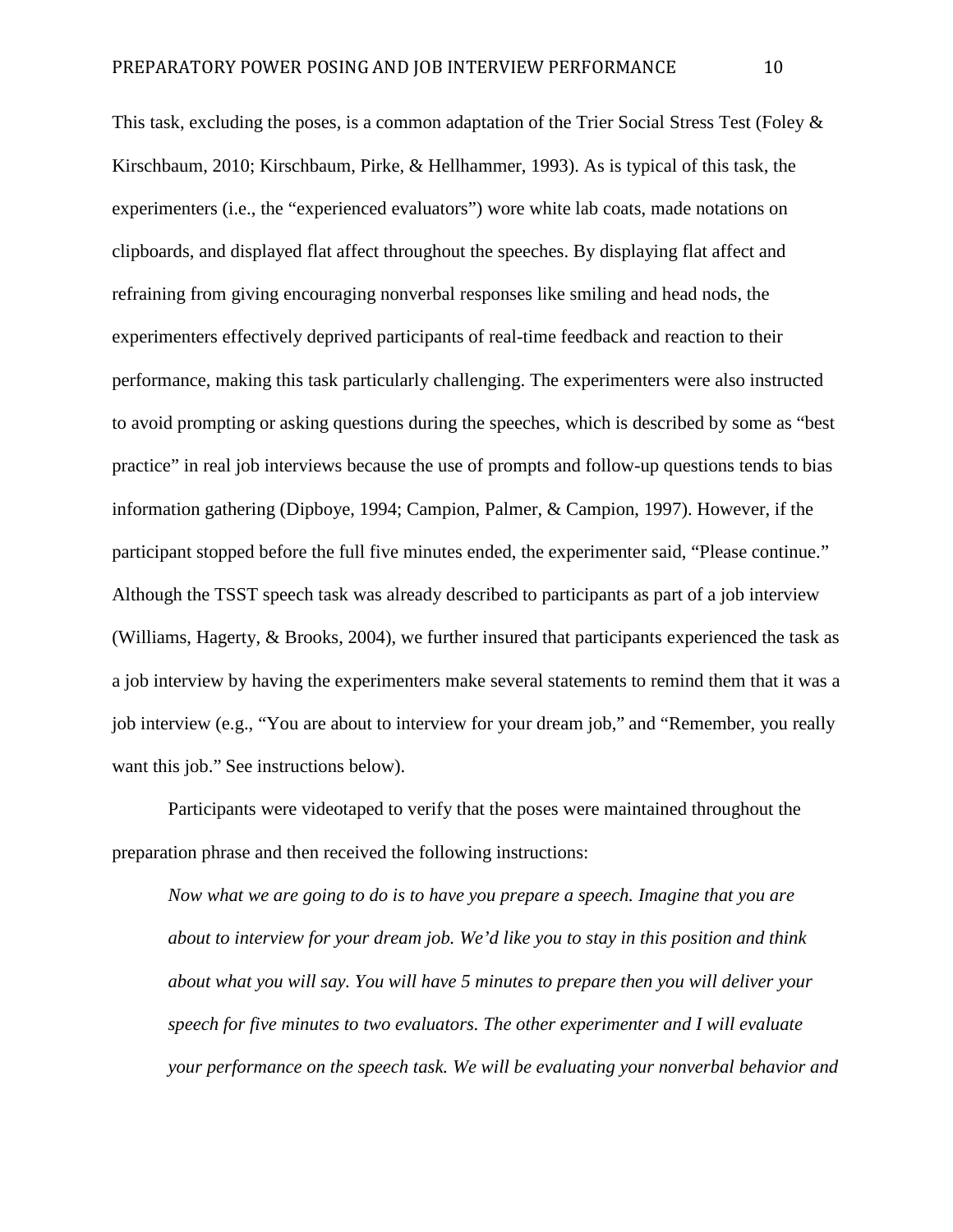*what you say and how you say it. Remember, you really want this job. You should be honest and straightforward and talk about your experiences, strengths, and why you should be chosen for this job. You should keep this physical position while you are preparing the speech. To prepare, just think through what you want to say, and you may practice. I am going to turn on this video camera while you prepare. The camera is there so that we can later verify that you maintained this physical position. Remember, you are preparing for five minutes; then you will deliver a five-minute speech to two evaluators. Do you have any questions? I am turning on the video camera now and I will leave the room while you prepare. I will be back in five minutes.*

**Job Interview Speech.** Upon returning, experimenters told participants that they could stand freely and did not have to maintain the pose during while delivering the speech. Participants were again videotaped, this time to allow for coding of the dependent variables. Instructions were as follows:

*You can now stand however you like. I am [Experimenter #1's Name] and this is [Experimenter #2's Name]. We are both experienced evaluators. We will be evaluating how you perform on your speech on a number of different dimensions. We will be observing your nonverbal behavior and listening to what you say and how you say it. We will be taking some notes while you are giving your five-minute speech. The camera is rolling and you may begin whenever you are ready. Please begin by stating what your ideal job is.*

**Dependent Measures.** Immediately after delivering their speeches, as a manipulation check, participants reported how *dominant, in control, in charge, powerful,* and *like a leader* they felt on a 5-point scale from 1 (*not at all*) to 5 (*a lot*). These five items showed high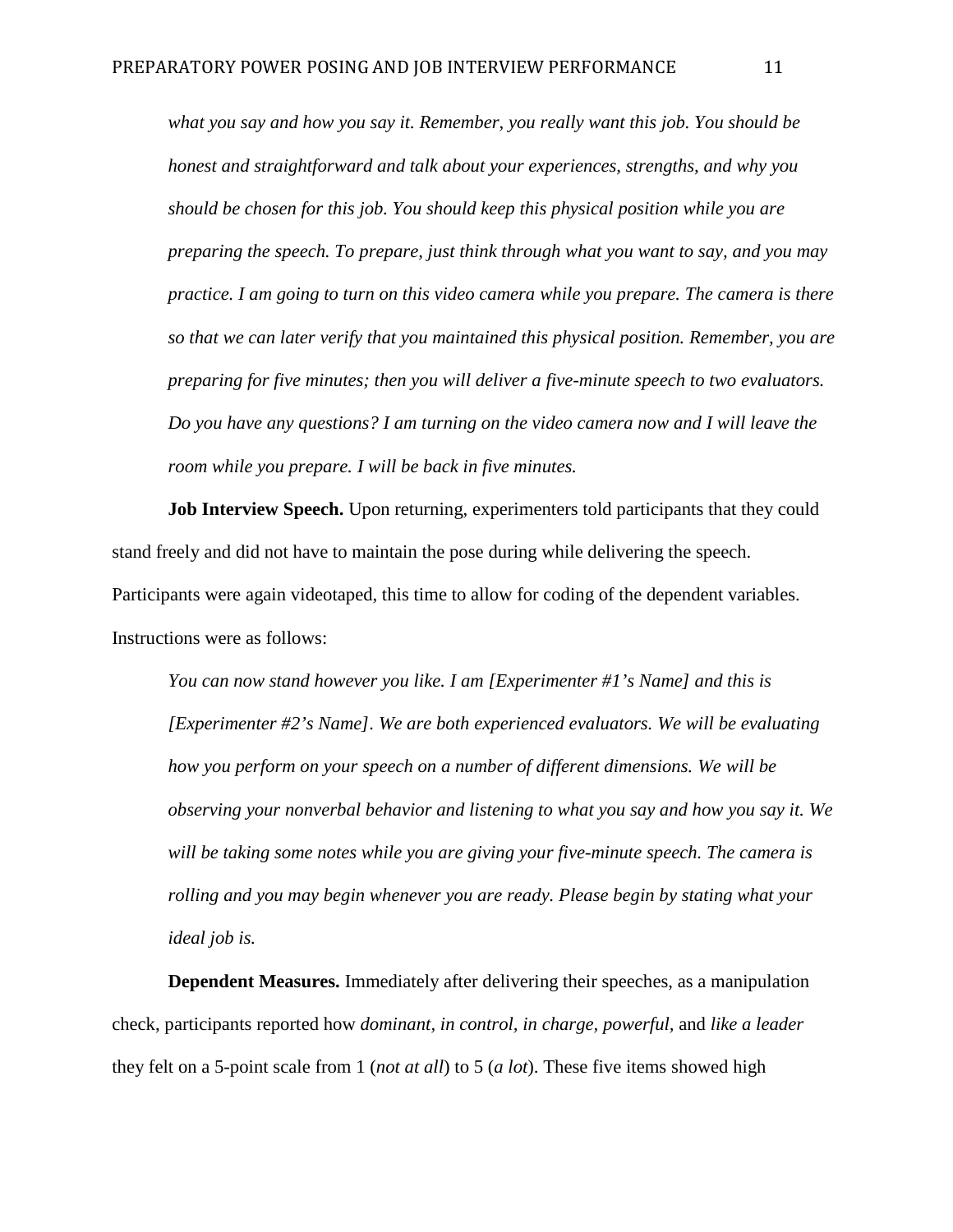reliability and thus were averaged into a composite ( $\alpha = .89$ ). The difference between high-power and low-power posers' self-reported feelings of power (high-power:  $M = 2.47$ ,  $SD = 0.93$ ; lowpower:  $M = 2.04$ ,  $SD = 0.93$ ) was marginally significant,  $F(1, 60) = 3.258$ ,  $p = .076$  ( $d = 0.46$ ,  $\eta_p^2$ )  $=$  .053) (see Table 2). This finding is consistent with past research showing that power posing has a weak impact on self-reported feelings of power despite its stronger effects on cognitive and behavioral outcomes (Carney et al., in press; Huang et al., 2011). Additionally, the manipulation check questions were asked after the stressful speech task, which could have depleted participants' conscious feelings of power.

### **Variable Coding**

All coders were both hypothesis- and condition- blind.

**Overall Performance and Hireability.** Looking to Cable and Judge's (1997) seminal paper on hiring decisions, we designed measures of overall performance and hireability. Cable and Judge used a 5-point scale measuring the interviewer's overall evaluation of the candidate, from very negative to very positive, and a categorical measure: Did the organization extend an offer to the candidate (yes/no)? Similarly, our two coders coded the two primary dependent hiring-related variables: (1) *overall performance* ("Overall, how good was the interview?" 1 = awful,  $7 = \text{amazing}$ ) and (2) *hireability* ("Should this participant be hired for the job?"  $1 = \text{no}$ , 2  $=$  maybe,  $3 =$ yes). We used a 3-point scale for hiring because we felt it best represented the 3point evaluation system commonly used in interviews: when job candidates and college applicants are reviewed, they are (1) hired/accepted, (2) held for possible further consideration/waitlisted, or (3) not hired/admitted. Although we designed measures that we believed would best capture a wide range of real-world hiring and admissions decisions, certainly many of these decisions are more complex and involve multiple stages and dimensions.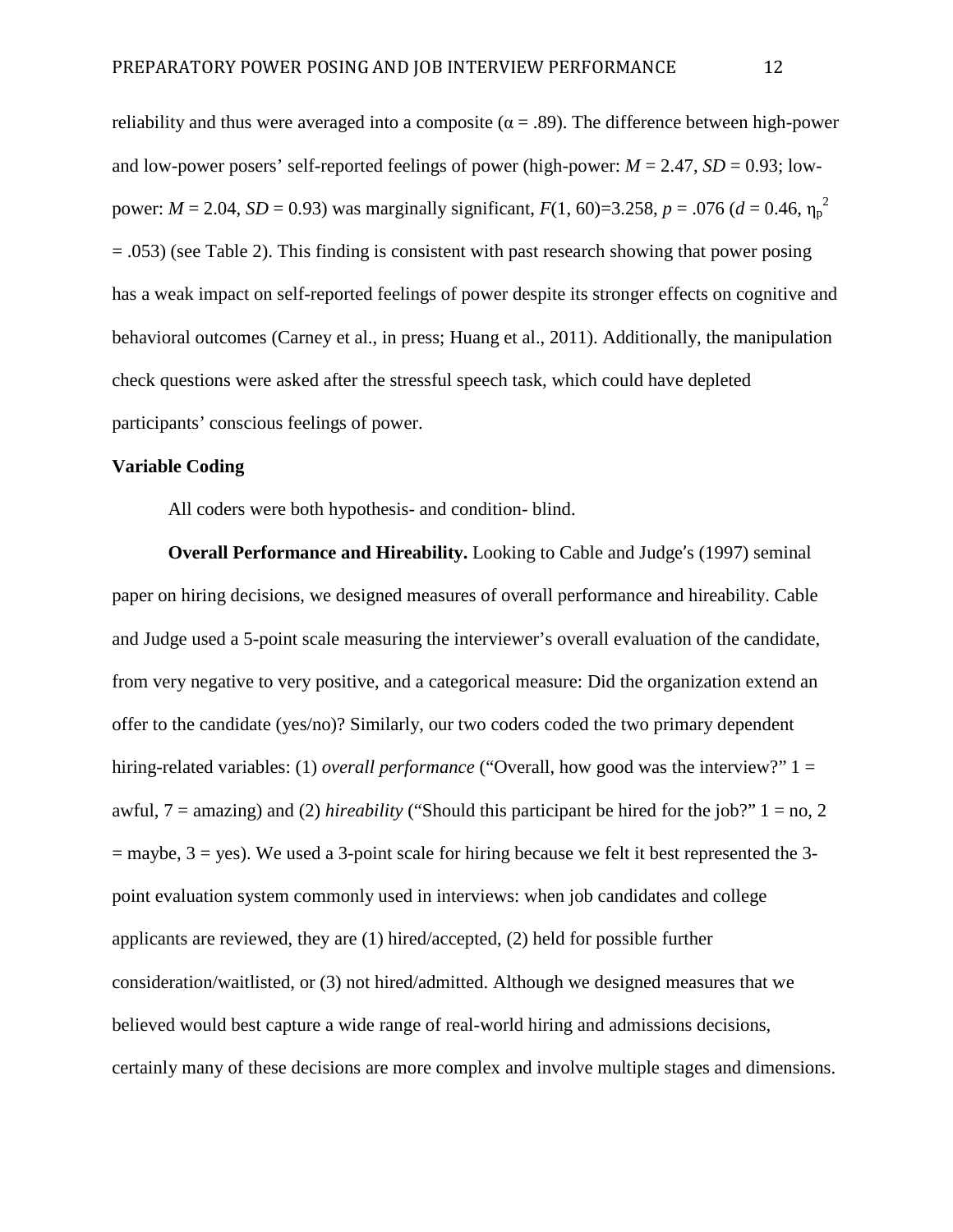**Nonverbal Presence and Verbal Content.** Two different coders coded the individual variables that comprise the two potential mediators, (1) *verbal content* and (2) *nonverbal presence*, using 7-point Likert-style scales  $(1 = not at all, 7 = extremely)$ . The variables comprising *verbal content* were *qualified*, *intelligent*, *structured*, and *straightforward* (α = .89), and the variables comprising *nonverbal presence* were *confident*, *enthusiastic*, *captivating*, and *awkward* (reverse-scored)  $(\alpha = .79)$ .<sup>[ii](#page-2-1)</sup>

As is standard procedure, the two coders responsible for the dependent variables rated the same 10% of the videos, and once inter-rater reliability was determined to be sufficiently high (i.e.,  $r > .80$ ), one of the coders rated the remaining 90% of the videos (Carney et al., 2005; Harrigan, Rosenthal, & Scherer,  $2005$ <sup>iii</sup>. This same procedure was employed for the coding of the potential mediators. Average inter-rater reliability was .90. Table 1 presents the inter-rater reliability for each coded nonverbal behavior.

#### **Results**

#### **Overall Performance and Hireability**

One-way analyses of variance (ANOVA) examined the effect of power poses on performance and hireability. As hypothesized, coders rated those who prepared with a highpower pose significantly higher on job interview performance than those who prepared with a low-power pose,  $F(1, 60) = 8.33$ ,  $p = .005$  ( $d = 0.73$ ). High-power posers were also rated significantly higher on hireability than low-power posers,  $F(1, 60)=7.22$ ,  $p=.009$ ,  $(d = 0.68)$  (see Table 2). Neither gender nor race of participant interacted with the power pose condition or affected any of the dependent variables (all *p's* > .70).

#### **Mediation**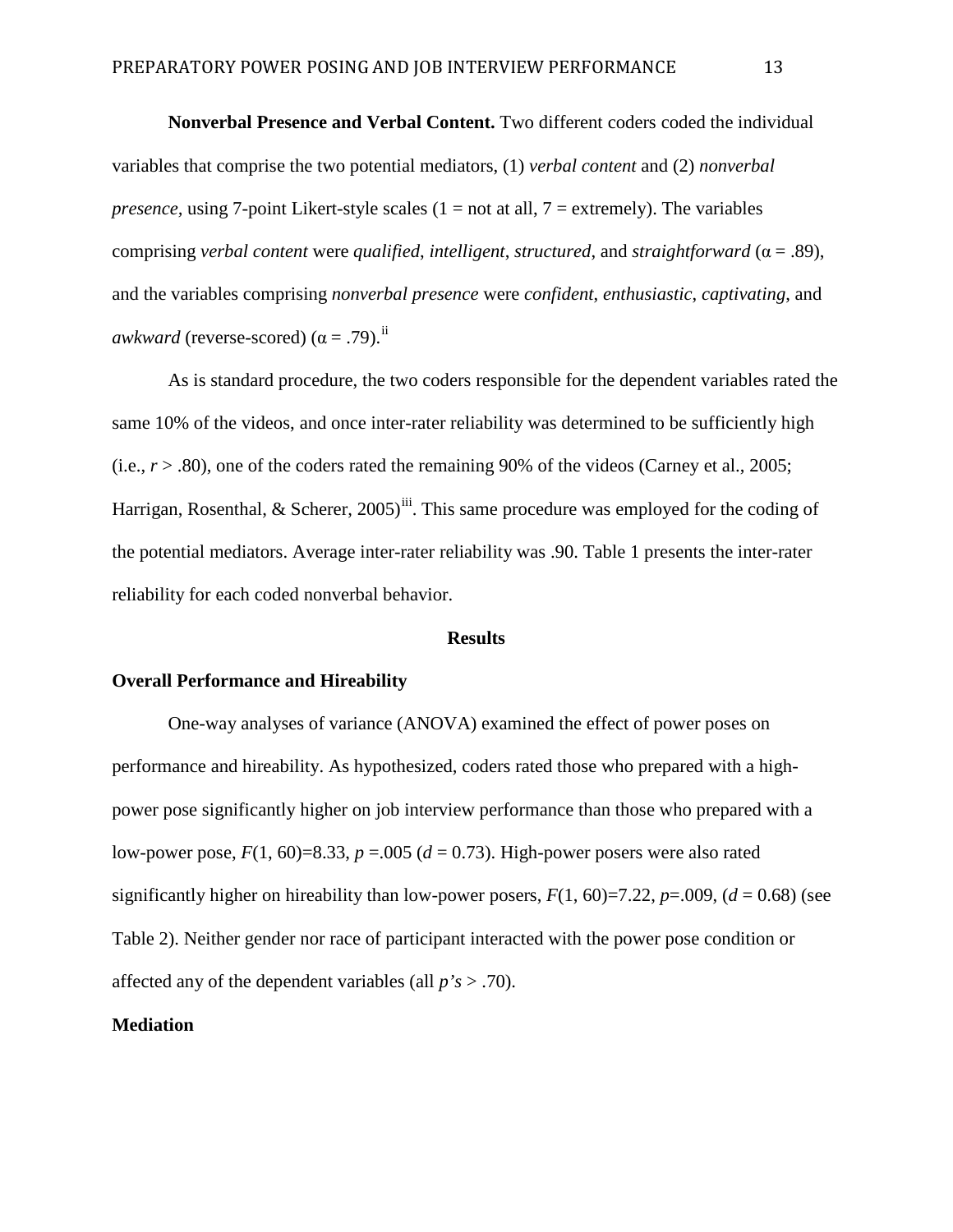To better understand *why* high-power posers received higher performance and hireability ratings, the possible behavioral mediators —verbal content and nonverbal presence—were simultaneously regressed onto the two dependent variables. Nonverbal presence predicted both performance ( $\beta$  = .772, *t*[60] = 6.24 *p* < .001) and hireability ( $\beta$  = .405, *t*[60] = 2.24, *p* = .029). Verbal content predicted neither performance (β = .049, *t*[60] = .40 *p* = .692) nor hireability (β =  $.139, t[60] = .77$   $p = .447$ ).

Our next set of analyses tested mediation. Two separate series of analyses, one for performance and one for hireability, regressed (a) performance or hireability (the criterion) onto power pose (the predictor), (b) nonverbal presence (the mediator) onto power pose, and (c) performance or hireability simultaneously onto both power pose and nonverbal presence (see Figures 2 and 3). As predicted, nonverbal presence mediated the effects of power pose on both overall performance (Sobel  $Z = 2.21$ ,  $p = .027$ ) and hireability (Sobel  $Z = 2.03$ ,  $p = .042$ ). Bootstrap analyses of the indirect effect of condition on the outcome measures using 5000 repetitions found 95 percent confidence intervals for overall performance (BCa 95%, CI .093, 1.0299) and hireability (BCa 95%, CI .0318, .3733) that did not contain the value zero (see Table 3 for intercorrelations among all coded measures).

#### **Body Expansiveness During the Speech**

To rule out the possibility that body expansiveness *during* the speech inflated performance ratings by signaling high versus low power, we also coded the videos for body expansiveness during the speeches on a 7-point scale from 1 (*very contractive*) to 7 (*very expansive*). A one-way ANOVA revealed no significant body expansiveness difference between high-power ( $M = 0.48$ ,  $SD = 1.76$ ) and low-power posers ( $M = 0.47$ ,  $SD = 1.47$ ) during the interview  $F(1,59)=0.001$ ,  $p = 0.97$ ,  $(d = 0.006, \eta_p^2 = 0.000)$ .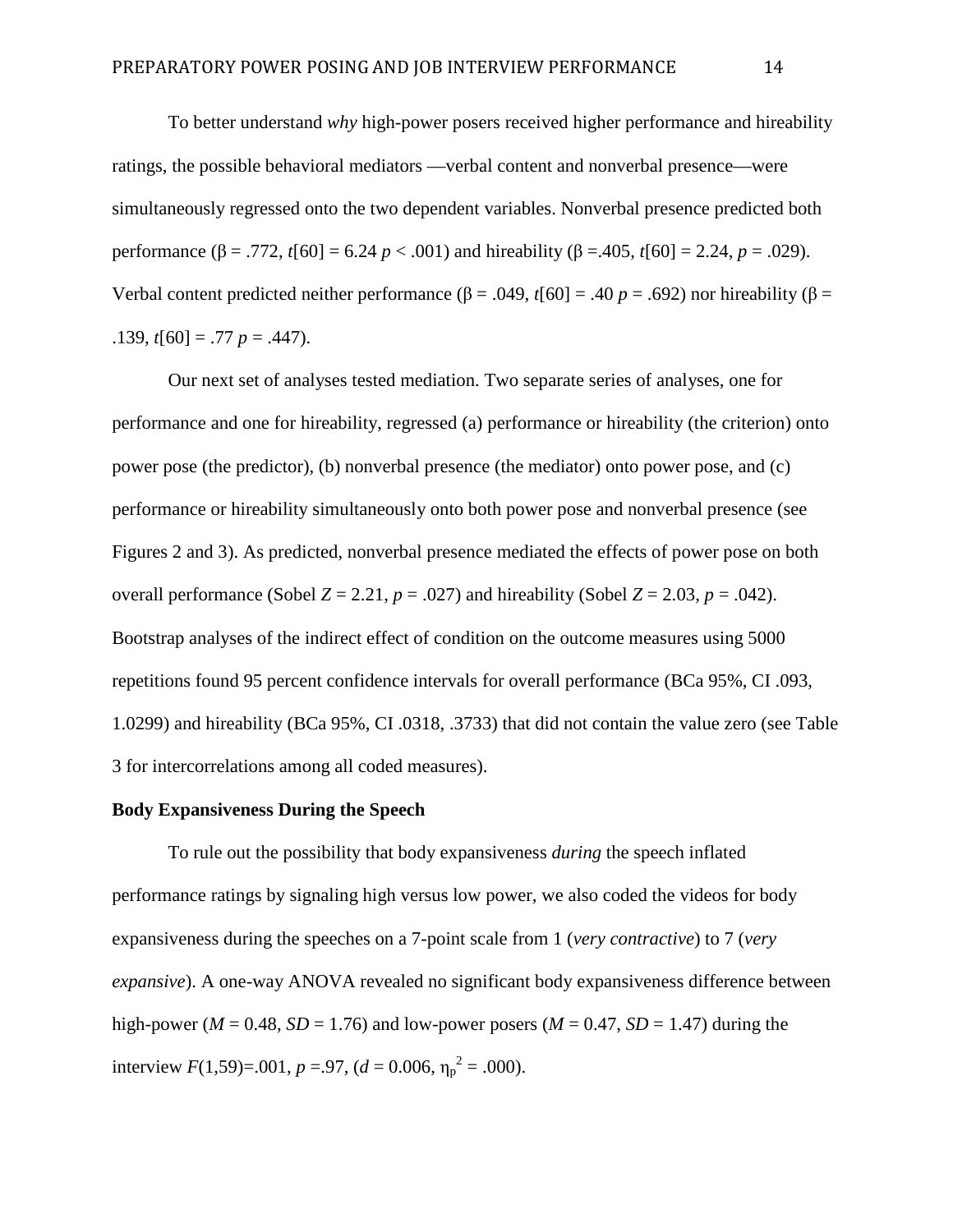#### **Discussion**

This experiment demonstrates that preparatory power posing affects individuals' presence while delivering a speech during a stressful job interview, which in turn influences judges' evaluations and hiring decisions. Compared to low-power posers, high-power posers appeared to better maintain their composure, project more confidence, and present more captivating and enthusiastic speeches, which led to higher overall performance evaluations. Beyond the findings specifically related to nonverbal behavior, power, and social evaluations, this is, to our knowledge, one of the first psychological studies that explicitly examines *presence*, a nonverbal variable that has not explicitly received much empirical attention but that likely plays a role in a wide range of social interactions.

Many social evaluations are characterized by a power asymmetry, such that the evaluator has control over the future of the individual being evaluated. By nonverbally manipulating their own sense of power, the high-power posers were effectively imbued with the psychological and physiological advantages typically associated with high power, despite their low-power position relative to the evaluators. Moreover, by adopting the poses *prior* to the social evaluation, the high-power posers avoided violating social norms dictating that low-power individuals should display submissive behaviors in order to complement the position of the high-power evaluator (Tiedens & Fragale, 2003).

Previous research has focused on how nonverbal behavior that is enacted *during* interactions and that is observed by perceivers affects how those perceivers evaluate and respond to the actor. For example, some studies have shown that smiling, gesturing, nodding, handshake quality, and leaning forward during an interview affect interviewers' evaluations of decisions about job candidates (Gifford, Ng, & Wilkinson, 1985; Hollandsworth Jr., Kazelskis, Stevens, &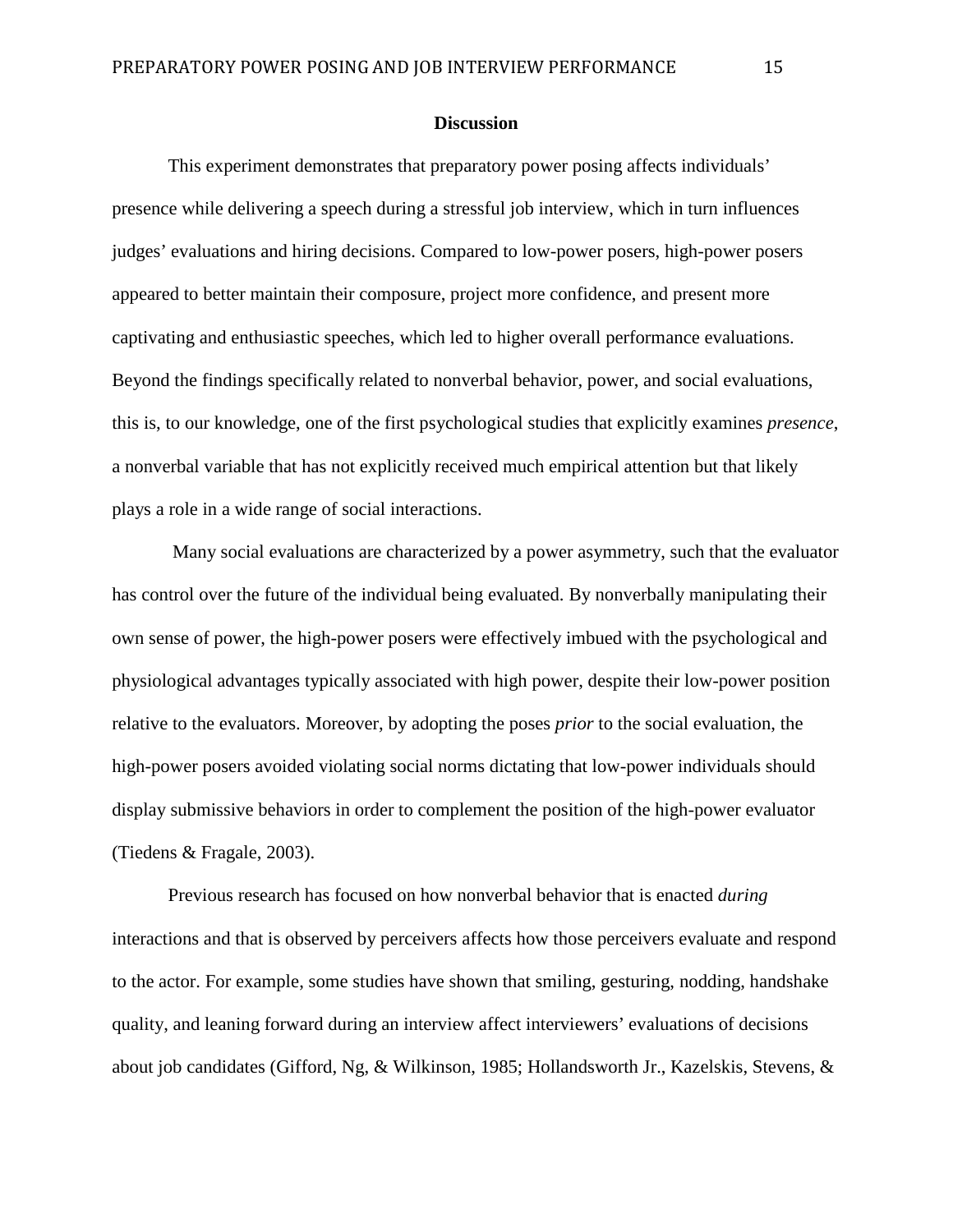Dressel, 1979; Parsons & Liden, 1984; Stewart, Dustin, Barrick, & Darnold, 2008; Word, Zanna, & Cooper, 1974). And, as reviewed above, a substantial body of research has examined the outcomes of using nonverbal IM tactics in job interviews, yielding mixed results (e.g., Barrick et al., 2009). This experiment goes further, demonstrating that nonverbal behavior enacted *before* an interaction can influence how a perceiver evaluates and responds to the actor, even when the perceiver has not observed the nonverbal display. As reported, high- and low-power posers did not differ in the extent to which they adopted expansive vs. contractive postures *during* the interview; it was *preparatory* power posing, which was not observed by perceivers, that impacted perceivers' evaluations and responses, via the actor's performance.

It is possible that power posing could boost participants' performance during the preparation phase, which could in turn improve performance during the actual interview. For example, via improved cognitive function, a well documented outcome of power manipulations (e.g., Smith et al., 2008), power posing could enable participants to write higher quality speeches. The results of this experiment do not support that alternative hypothesis, given that verbal content was not affected by the power pose condition. In our ongoing research, we are exploring whether and how power posing impacts preparation for social evaluations. We are also examining whether and how power posing changes other aspects of individuals' nonverbal behaviors, such as speed of movement, paralinguistic cues, facial expression, and economy of motion—all of which can implicitly signal power to others (Gruenfeld & Guillory, 2010; Hall et al., 2005; Stel, van Dijk, Smith, van Dijk, & Djalal, in press).

Several limitations should be addressed in future research. First, the current experiment found that preparatory power posing enhanced job candidates' performance when asked to explain why they should be hired for a particular job, a task that represents only one component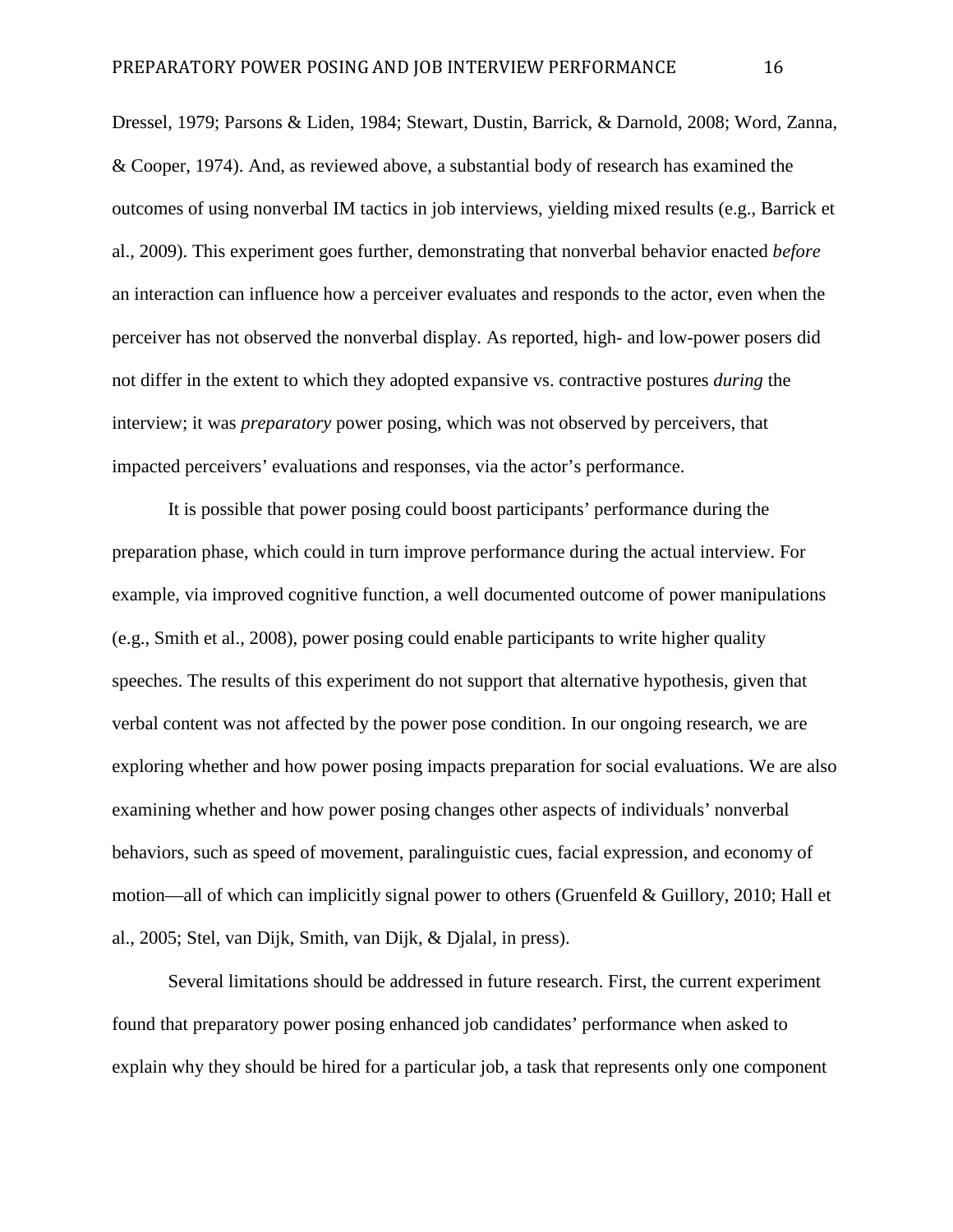of a typical job interview. Because we sought to demonstrate that preparatory power posing could affect performance through intrapersonal processes without reinforcement from an interaction partner, we needed to limit the amount of dialogue and interaction between the candidate and the interviewer; by training the evaluators to withhold feedback, we were able to design a job interview task that met this criterion. Although the interaction in this study did not include a typical conversation, the nature of this interaction is critical to making the task especially stressful: receiving no feedback from the interviewers is unsettling and stressinducing. As LaFrance has described, this type of interaction (i.e., one in which the person with whom you're interacting provides no nonverbal feedback) feels like "standing in social quicksand" (LaFrance, 2011). Furthermore, the evaluators frequently and explicitly reminded participants that they were being interviewed for a job, which insured that the participants would indeed experience the task as a job interview. However, in most interviews, candidates would be asked to answer more than one question, and the procedure would be longer and more dynamic (Arvey & Campion, 2006; Campion et al., 1997). Future research should look at whether the beneficial effects of preparatory power poses persist in an extended and more naturalistic interview context.

Second, the current experiment did not include a control condition, which makes it difficult to know if the effects should be attributed to the high-power or to the low-power condition. Scholars of the psychology of power have long debated this issue: what is the appropriate control condition when manipulating individuals' power? In a recent discussion, Magee and Smith (2013: 172-3) suggested, "To establish the relative strength of the effects of being low versus high in power, researchers have relied on comparing low- and high-power conditions to "control" or "baseline" conditions that are non-relational (e.g., write about your day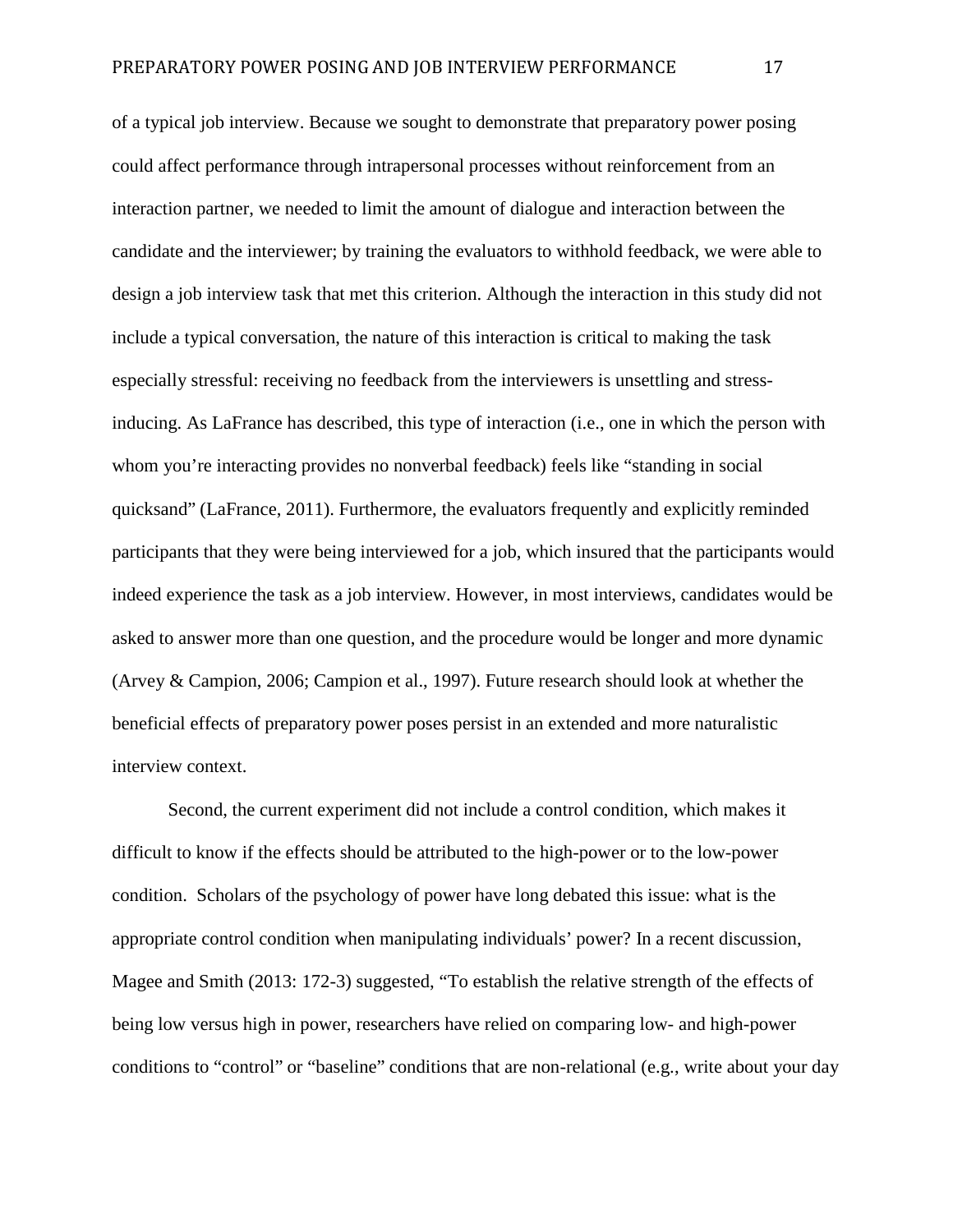yesterday…; neutral semantic primes of concepts unrelated to social relations…). We recommend instead that researchers use the symmetrically dependent relationship as a comparison." Unfortunately, this is not an option for researchers studying nonverbal expressions of power. Research on the nonverbal display of power typically does not include a "no power" condition because it is not theoretically or practically clear what "no power" means. An alternative approach may be to include a medium power condition—however, the nonverbal communication literature has not yet determined what the nonverbal display of "medium power" looks like, and studies that have included a version of a neutral, moderate, or baseline nonverbal power condition have yielded very mixed results: sometimes the control condition yields results similar to the high-power condition (e.g., Allen, Gervais, & Smith, 2013); sometimes the control condition yields results similar to the low-power condition (e.g., Bohns & Wiltermuth, 2012); and sometimes the control condition yields results that vary, resembling the high-power condition on some measures and resembling the low-power condition on others (e.g., Tiedens & Fragale, 2013). Even so, we intuit that the effect is driven by both the high-power pose and the low-power pose. This intuition is based on our own earlier research showing that both low- and high-power poses caused significant changes in participants' basal cortisol and testosterone levels. Thus, there is reason to believe that both low and high preparatory power poses are exerting influence on presence and performance.

Third, the coders in our study were undergraduate students who had extensive training on coding both verbal and nonverbal content, but who were not experienced at interviewing candidates for real jobs. As noted above, the extent of a job interviewer's experience and expertise can affect hiring decisions (Howard & Ferris, 1996), so conducting field experiments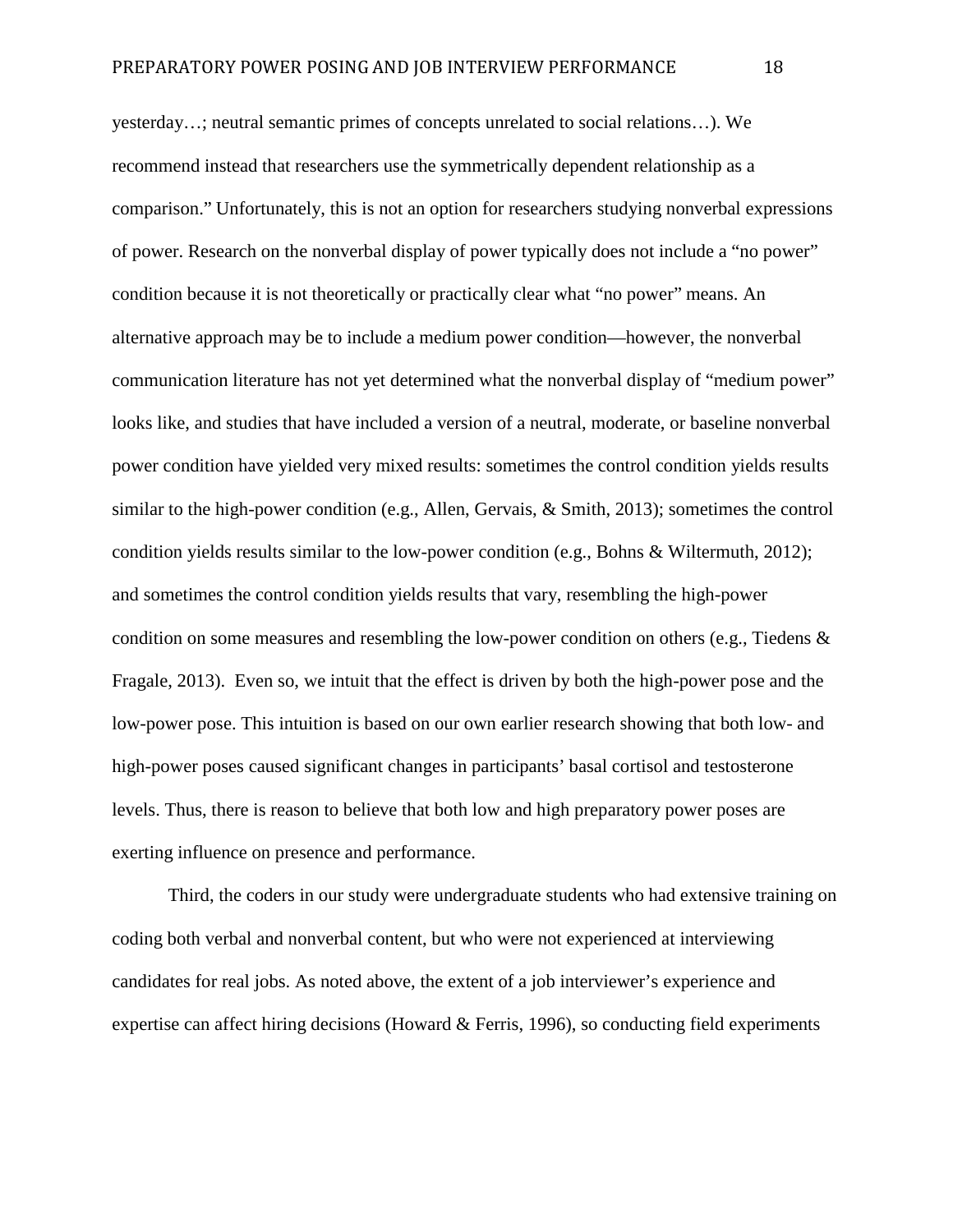involving real job interviews will allow us to examine the effects with professional human resource personnel as evaluators.

"Begin to be now what you will be hereafter," wrote William James more than a century ago (as cited in Piironen, 2013). We are hopeful that preparatory power posing can serve as a simple tool to facilitate this kind of psychological and behavioral change, and are particularly interested in applications for people who chronically experience powerlessness resulting from lack of resources, formal power, or status. To that end, studies of preparatory power posing should extend across a wide variety of domains and populations. Several research teams have begun to do just this, launching experiments to examine the effects of preparatory power posing as a tool for victims of bullying and domestic violence, to attenuate stereotype threat effects, to reduce children's test anxiety and boost their test performance, to manage physical pain, to treat clinical depression, and to improve athletic performance, among others. In sum, the potential applicability of this simple, postural shift should be investigated across a much broader range of settings and circumstances, with an eye toward identifying critical boundary conditions and contexts that could modify how and when posture affects people's thoughts, feelings, and behaviors.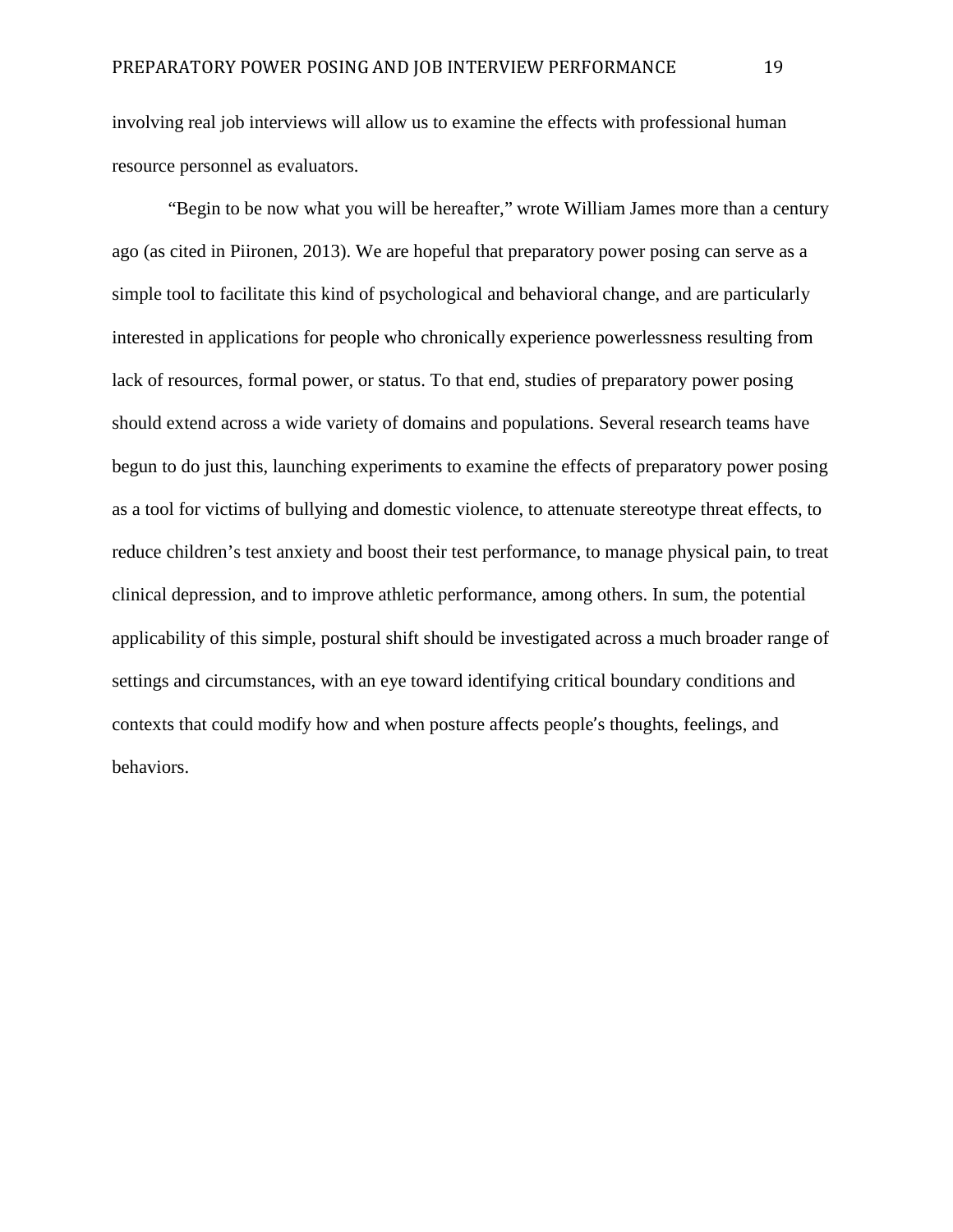#### **References**

- Allen, J., Gervais, S. J., & Smith, J. L. (2013). Sit big to eat big. *Psychology of Women Quarterly, 37*(3), 325-336.
- Anderson, C., & Berdahl, J. L. (2002). The experience of power: Examining the effects of power on approach and inhibition tendencies. *Journal of Personality and Social Psychology*, *83*, 1362–1377.
- Anderson, C., & Galinsky, A. D. (2006). Power, optimism, and risk taking. *European Journal of Social Psychology, 36*, 511-536.
- Arvey, R. D., & Campion, J. E. (2006). The employment interview: A summary and review of recent research. *Personnel Psychology, 35*, 281-322.
- Balachandra, L., & Briggs, T. (under review). Pitch perfect: The role of entrepreneur affect Signaling in early stage investment decisions.
- Baron, R. A. (1986). Self-presentation in job interviews: When there can be "too much of a good thing." *Journal of Applied Social Psychology, 16,* 16-28.
- Baron, R. A. (1987). Interviewer's Moods and Reactions to Job Applicants: The Influence of Affective States on Applied Social Judgments. *Journal of Applied Social Psychology, 17,* 911-926.
- Barrick, M. R., Shaffer, J. A., & DeGrassi, S. W. (2009). What you see may not be what you get: Relationships among self-presentation tactics and ratings of interview and job performance. *Journal of Applied Psychology, 94,* 1394-1411.
- Bohns, V., & Wiltermuth, S. (2012). It hurts when I do this (or you do that): Posture and pain tolerance. *Journal of Experimental Social Psychology, 48*, 341-345.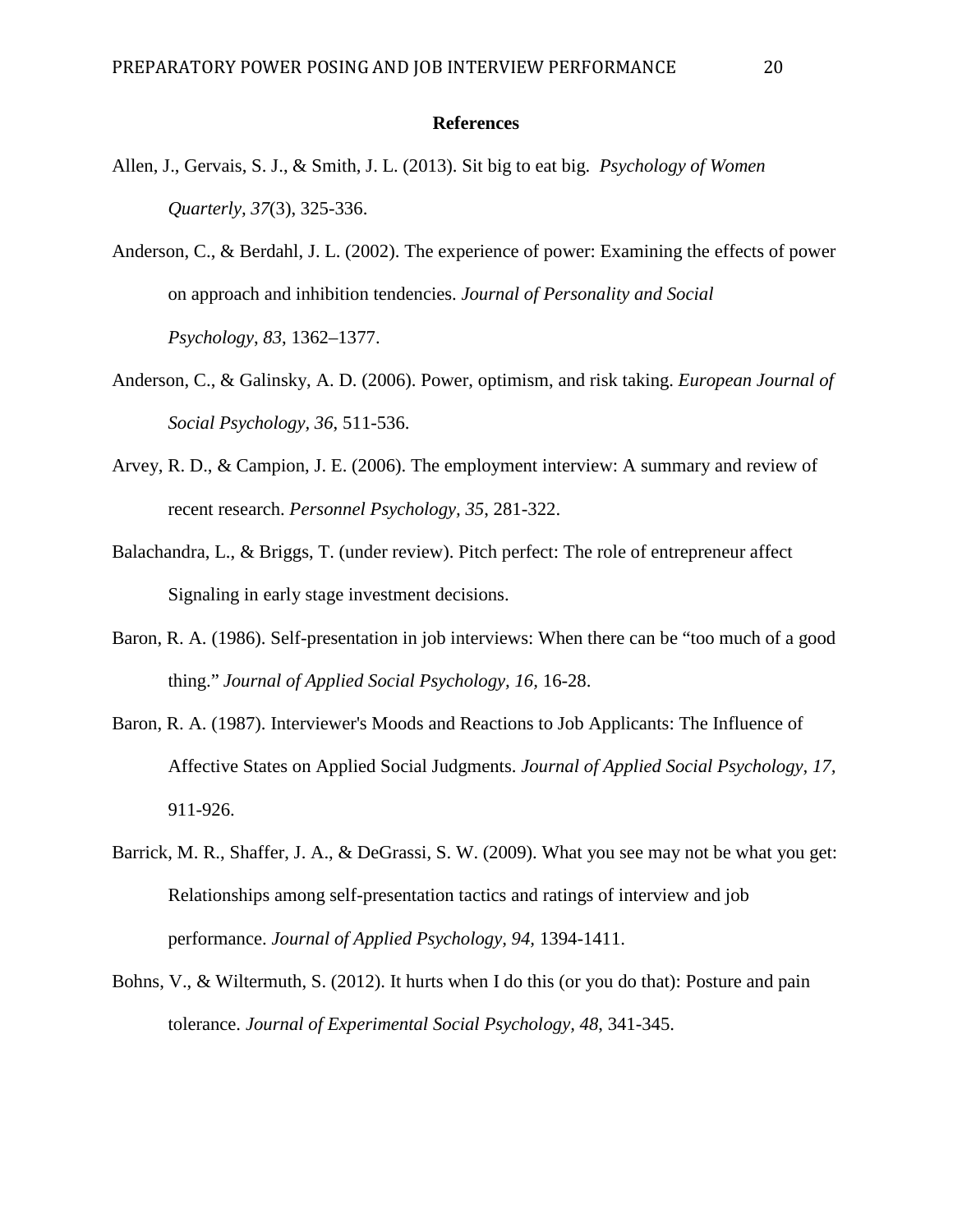- Cable, D. M., & Judge, T. A. (1997). Interviewers' perceptions of person-organization fit and organizational selection decisions. *Journal of Applied Psychology, 4,* 546-561.
- Campion, M. A., Palmer, D. K., & Campion, J. E. (1997). A review of structure in the selection interview. *Personnel Psychology, 50,* 655-702.
- Carney, D. R., Cuddy, A. J. C., & Yap, A. J. (in press). Summary of research on the embodied effects of expansive (vs. contractive) nonverbal displays, *Psychological Science.*
- Carney, D. R., Cuddy, A. J. C., & Yap, A. J. (2010). Power posing brief nonverbal displays affect neuroendocrine levels and risk tolerance. *Psychological Science, 21*, 1363-1368.
- Carney, D. R., Hall, J., & Smith LeBeau, L. (2005). Beliefs about the nonverbal expression of social power. *Journal of Nonverbal Behavior, 29*, 105-123.
- Carney, D. R., Yap, A. J., Lucas, B., Mehta, P., McGee, J. A., & Wilmuth, C. A. (under review). Does power corrupt? Or does power buffer stress—for better or worse?
- Clark, C. (2008). The impact of entrepreneurs' oral 'pitch' presentation skills on business angels' initial screening investment decisions. *Venture Capital, 10,* 257-279.
- DeGroot, T., & Motowidlo, S. J. (1999). Why visual and vocal interview cues can affect interviewers' judgments and predict performance. *Journal of Applied Psychology, 84,* 986–993.
- de Waal, F. (1998). Chimpanzee politics: Power and sex among apes. Baltimore, MD: Johns Hopkins University Press.
- Dipboye, R. L. (1994). Structured and unstructured selection interviews: Beyond the job-fit model. In G. R. Ferris (Ed.), *Research in personnel and human resources management: Vol. 12* (pp. 79-129). Greenwich, CT: JAI Press.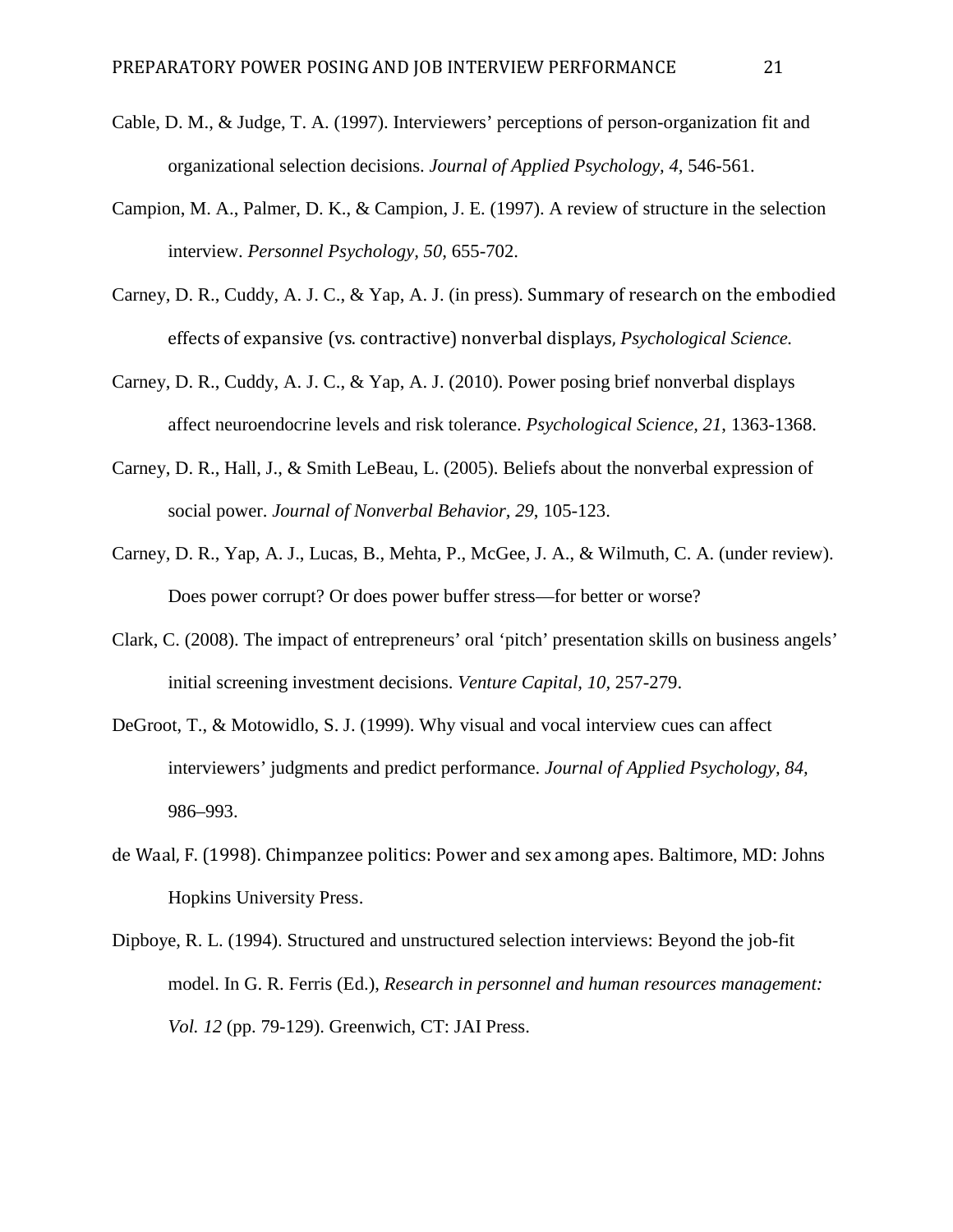- Dougherty, T.W., Turban, D.B., & Callender, J.C. (1994). Confirming first [impressions](https://business.missouri.edu/sites/default/files/publication/dougherty_turban_callender_1994_jap.pdf) in the [employment](https://business.missouri.edu/sites/default/files/publication/dougherty_turban_callender_1994_jap.pdf) interview: A field study of interviewer behavior. *Journal of Applied Psychology*, *79*, 659-665.
- Foley, P., & Kirschbaum, C. (2010). Human hypothalamus–pituitary–adrenal axis responses to acute psychosocial stress in laboratory settings. *Neuroscience and Biobehavioral Reviews, 35,* 91-96.
- Gifford, R., Ng, C., & Wilkinson, M. (1985). Nonverbal cues in the employment interview: Links between applicant qualities and interviewer judgments. *Journal of Applied Psychology, 70,* 729-736.
- Gilmore, D. C., & Ferris, G. R. (1989). The effects of applicant impression management tactics on interviewer judgments. *Journal of Management, 15*(4), 557-564.
- Gruenfeld, D., & Guillory, L. (2010) Doing is believing: Powerful behaviors and perceived power. Paper presented at the Academy of Management Annual Meeting in Montreal, QC.
- Gudykunst, W. B., & Nishida, T. (2001). Anxiety, uncertainty, and perceived effectiveness of communication across relationships and cultures. *International Journal of Intercultural Relations, 25*(1), 55-71.
- Guinote, A. (2007). Power and goal pursuit. *Personality and Social Psychology Bulletin, 33*, 1076-1087.
- Hall, J. A., Coats, E. J., & Smith LeBeau, L. (2005). Nonverbal behavior and the vertical dimensions of social relations: A meta-analysis. *Psychological Bulletin, 131*, 898-924.
- Harrigan, J. A., Rosenthal, R., & Scherer, K. R. (2005). Handbook of nonverbal behavior research methods in the affective sciences. NY: Oxford.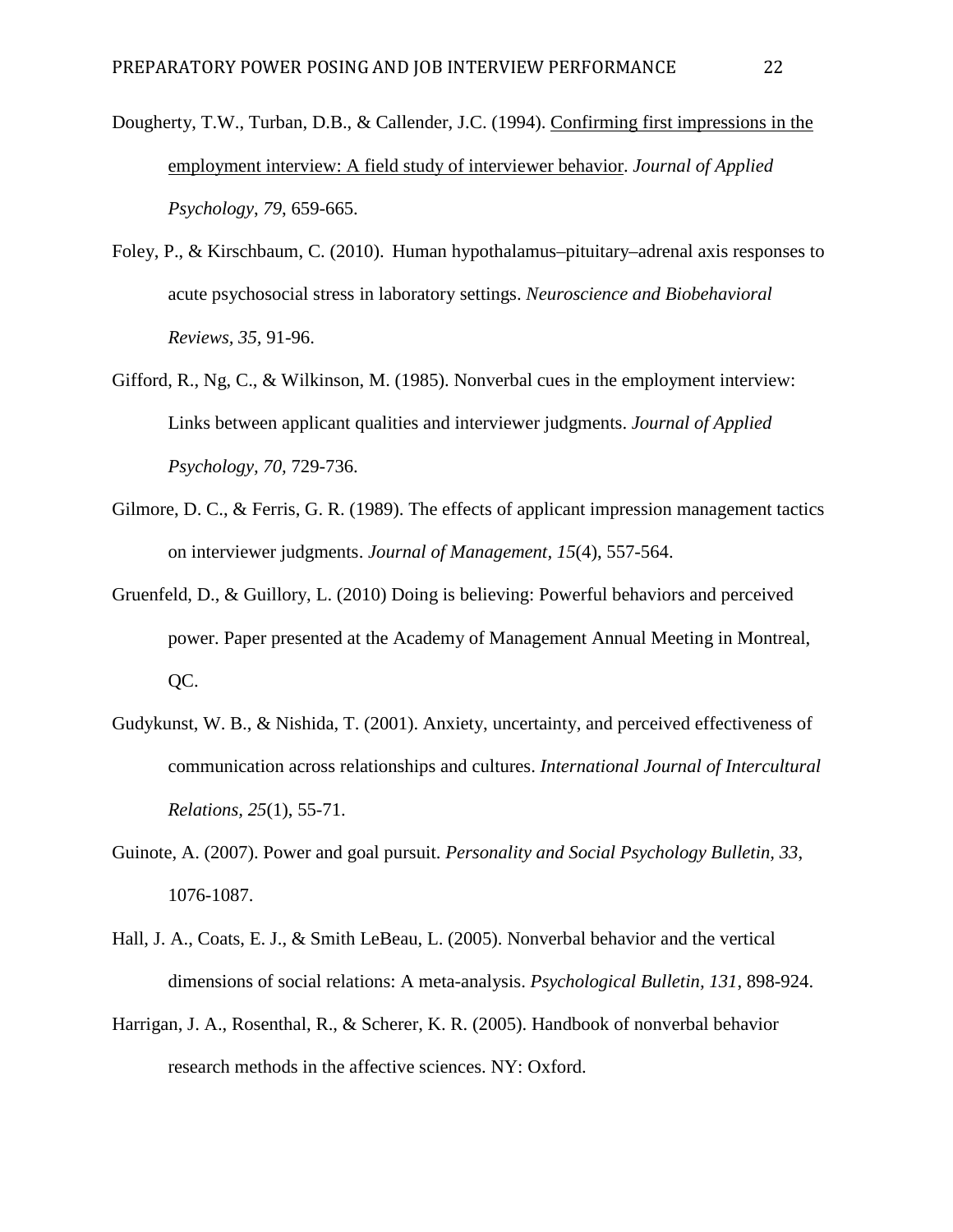- Hollandsworth Jr., J. G., Kazelskis, R., Stevens, J., & Dressel, M. E. (1979). Relative contributions of verbal, articulative, and nonverbal communication in employment decisions in the job interview setting. *Personnel Psychology, 32,* 359-367.
- Howard, J. & Ferris, G. R. (1996). The Employment Interview Context: Social and Situational Influences on Interviewer Decisions. *Journal of Applied Social Psychology, 26*, 112-136.
- Huang, L., Galinsky, A. D., Gruenfeld, D. H., & Guillory, L. (2011). Powerful postures versus powerful roles: Which is the proximate correlate of thought and behavior? *Psychological Science, 22*, 95-102.
- Huffcutt, A. L., Conway, J. M., Roth, P. L., & Stone, N. J. (2001). Identification and metaanalytic assessment of psychological constructs measured in employment interviews. *Journal of Applied Psychology, 86*, 897-913.
- Judge, T. A., Cable, D. M., & Higgins, C. A. (2001). The employment interview: A review of recent research and recommendations for future research. *Human Resource Management Review, 10*(4), 383-406.
- Keltner, D., Gruenfeld, D. H., & Anderson, C. (2003). Power, approach, and inhibition. *Psychological review, 110*(2), 265.
- Kirschbaum, C., Pirke, K. M., & Hellhammer, D. H. (1993). The 'Trier Social Stress Test' a tool for investigating psychobiology stress responses in a laboratory setting. *Neuropsychobiology, 28,* 76-81.
- Knight, E. L, & Mehta, P. H. (2014). Hormones and Hierarchies. In Cheng, Tracy, & Anderson (Eds.), *The Psychology of Social Status.* New York: Springer. 269-302.
- Kravitz, D. A., & Balzer, W. K. (1992). Context effects in performance appraisal: A methodological critique and empirical study. *Journal of Applied Psychology, 77*, 24.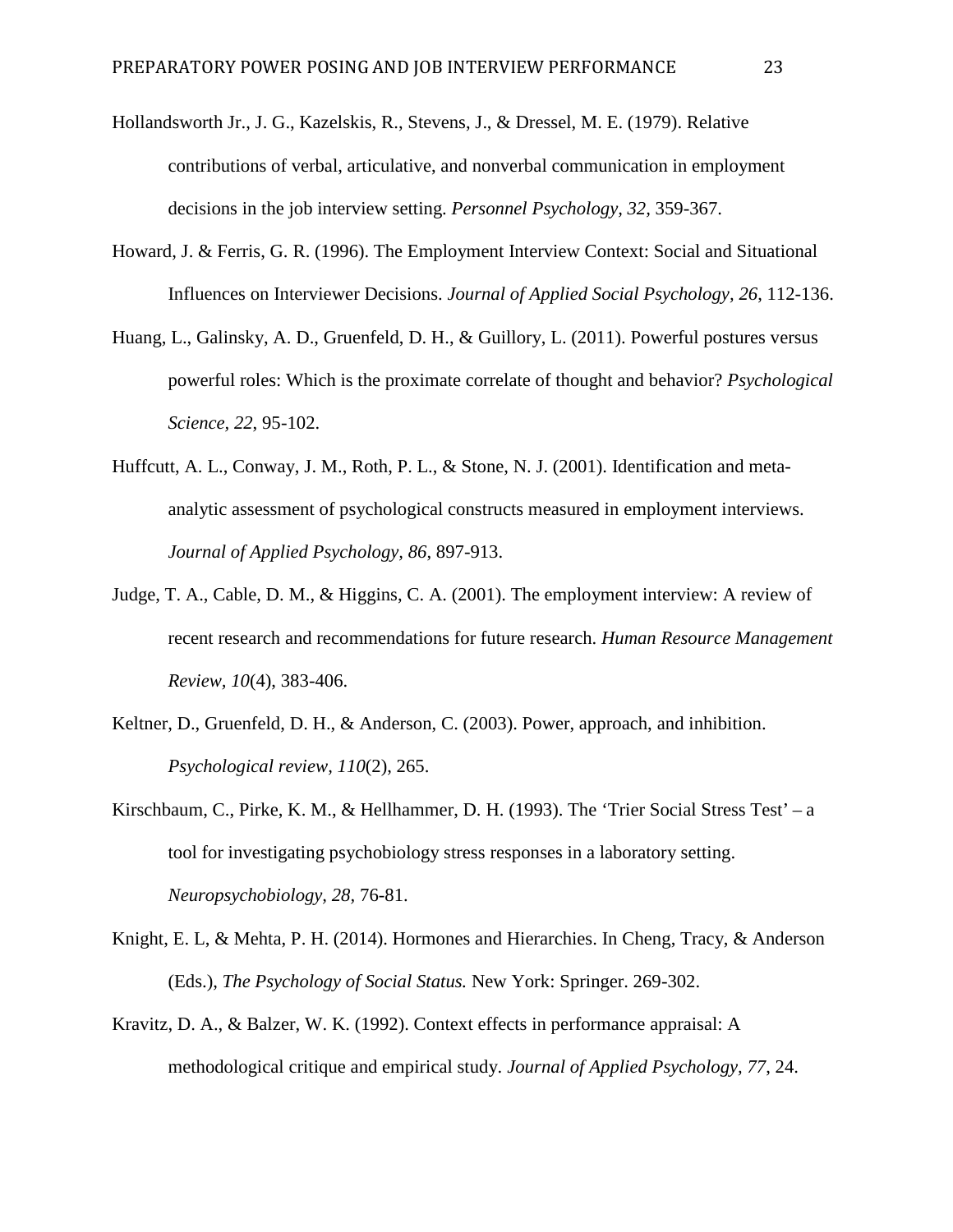- LaFrance, M. (2011). Lip Service: Smiles in Life, Death, Trust, Lies, Work, Memory, Sex, and Politics. New York, NY: Norton.
- Levine, S. P., & Feldman, R. S. (2002). Women and men's nonverbal behavior and selfmonitoring in a job interview setting. *Applied HRM Research, 7,* 1–14.
- Magee, J. C., & Galinsky, A. D. (2008). *Social Hierarchy: The Self-Reinforcing Nature of Power and Status.* In J. P. Walsh & A. P. Brief (Eds.), Academy of Management Annals, Vol. 2. London, UK: Taylor & Francis.
- Magee, J. C., & Smith, P. K. (2013). The social distance theory of power. *Personality and Social Psychology Review, 17,* 158-186.
- McCann, C. (2013). *TransAtlantic*. Bloomsbury Publishing.
- McCarthy, J. M., & Goffin, R. D. (2004). Measuring job interview anxiety: Beyond weak knees and sweaty palms. *Personnel Psychology, 57*, 607–637.
- McGovern, T. V., & Tinsley, H. E. A. (1978). Interviewer evaluations of interviewee nonverbal behavior. *Journal of Vocational Behavior, 13,* 163-171.
- McIntosh, D. N. (1996). Facial feedback hypotheses: Evidence, implications, and directions. *Motivation and Emotion, 20*, 121–147.
- Mehta, P. H., & Josephs, R. A. (2010). Testosterone and cortisol jointly regulate dominance: Evidence for a dual-hormone hypothesis. *Hormones and Behavior, 58,* 898-906.
- Mehta, P.H., Jones, A.C., & Josephs, R.A. (2008). The social endocrinology of dominance: Basal testosterone predicts cortisol changes and behavior following victory and defeat. *Journal of Personality and Social Psychology, 94,* 1078-1093.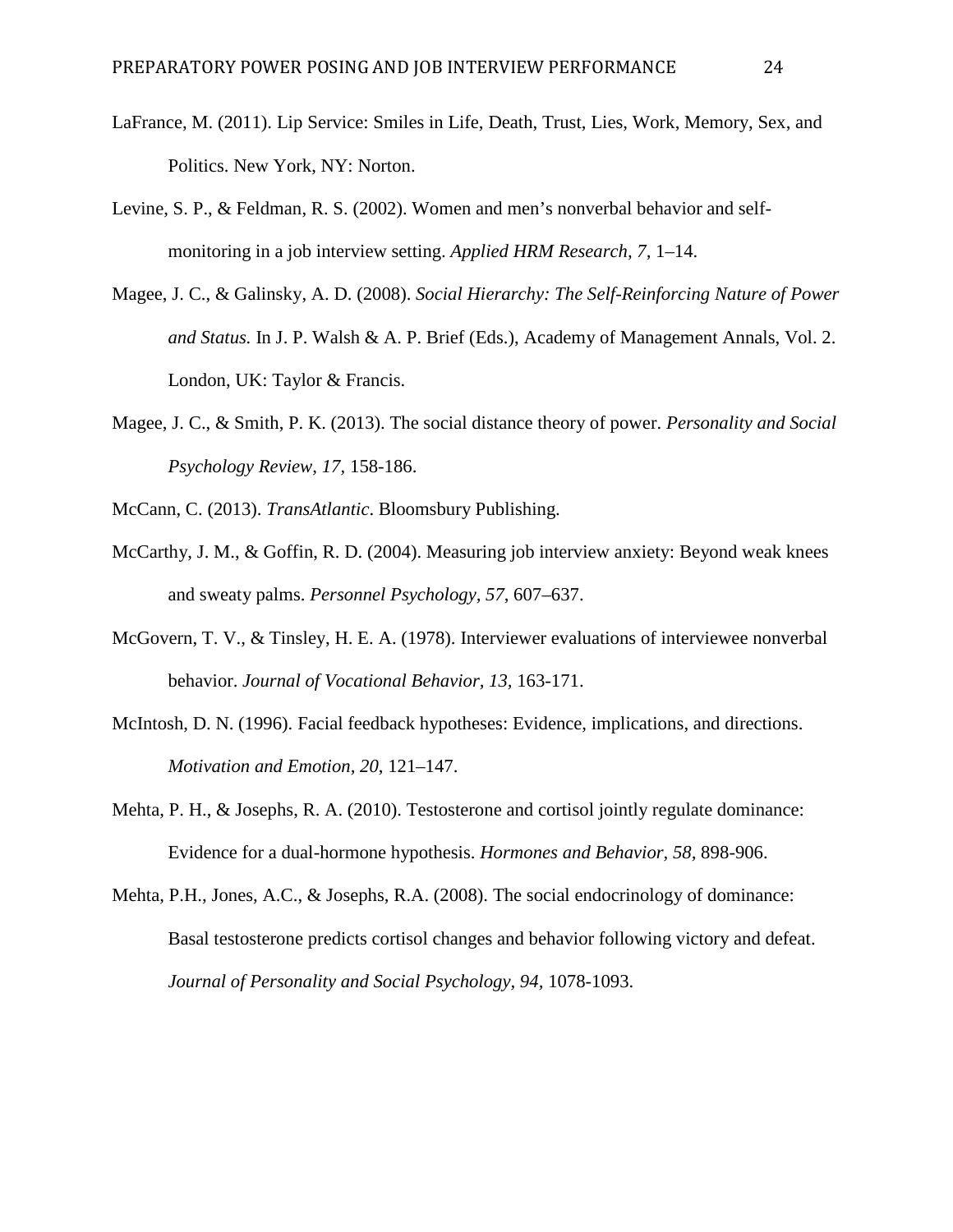- Michalak, J., Rohde, K., & Troje, N. F. (2015). How we walk affects what we remember: Gait modifications through biofeedback change negative affective memory bias. *Journal of Behavior Therapy and Experimental Psychiatry, 46.* 121-125.
- Minvaleev, R. S., Nozdrachev, A.D., Kir'yanova, V.V., & Ivanov, A.I. (2004). Postural influences on the hormone level in healthy subjects: I. The cobra posture and steroid hormones. *Human Physiology, 30,* 452-456.
- Nair, S., Sagar, M., Sollers, J., Consedine, N., & Broadbent, E. (2014). Do slumped and upright postures affect stress responses? A randomized trial. *Health Psychology*, doi:10.1037/hea0000146
- Park, L. E., Streamer, L., Huang, L., & Galinsky, A. D. (2013). Stand tall, but don't put your feet up: Universal and culturally-specific effects of expansive postures on power. *Journal of Experimental Social Psychology, 49*, 965-971.
- Parsons, C. K., & Liden, R. C. (1984). Interviewer perceptions of applicant qualifications: A multivariate field study of demographic characteristics and nonverbal cues. *Journal of Applied Psychology, 69,* 557-568.
- Piironen, H. M. (2013). Motivational Quotes: How to Become and Learn to Be Motivated. [Kindle DX version]. Retrieved from Amazon.com
- Rudman, L. A. (1998). Self-promotion as a risk factor for women: the costs and benefits of counterstereotypical impression management. *Journal of Personality and Social Psychology, 74*(3), 629.
- Sherman, G. D., Lee, J. J., Cuddy, A. J. C., Renshon, J., Oveis, C., Gross, J. J., & Lerner, J. S. (2012). Leadership is associated with lower levels of the stress hormone cortisol. *Proceedings of the National Academy of Sciences, 109*(44), 17903-17907.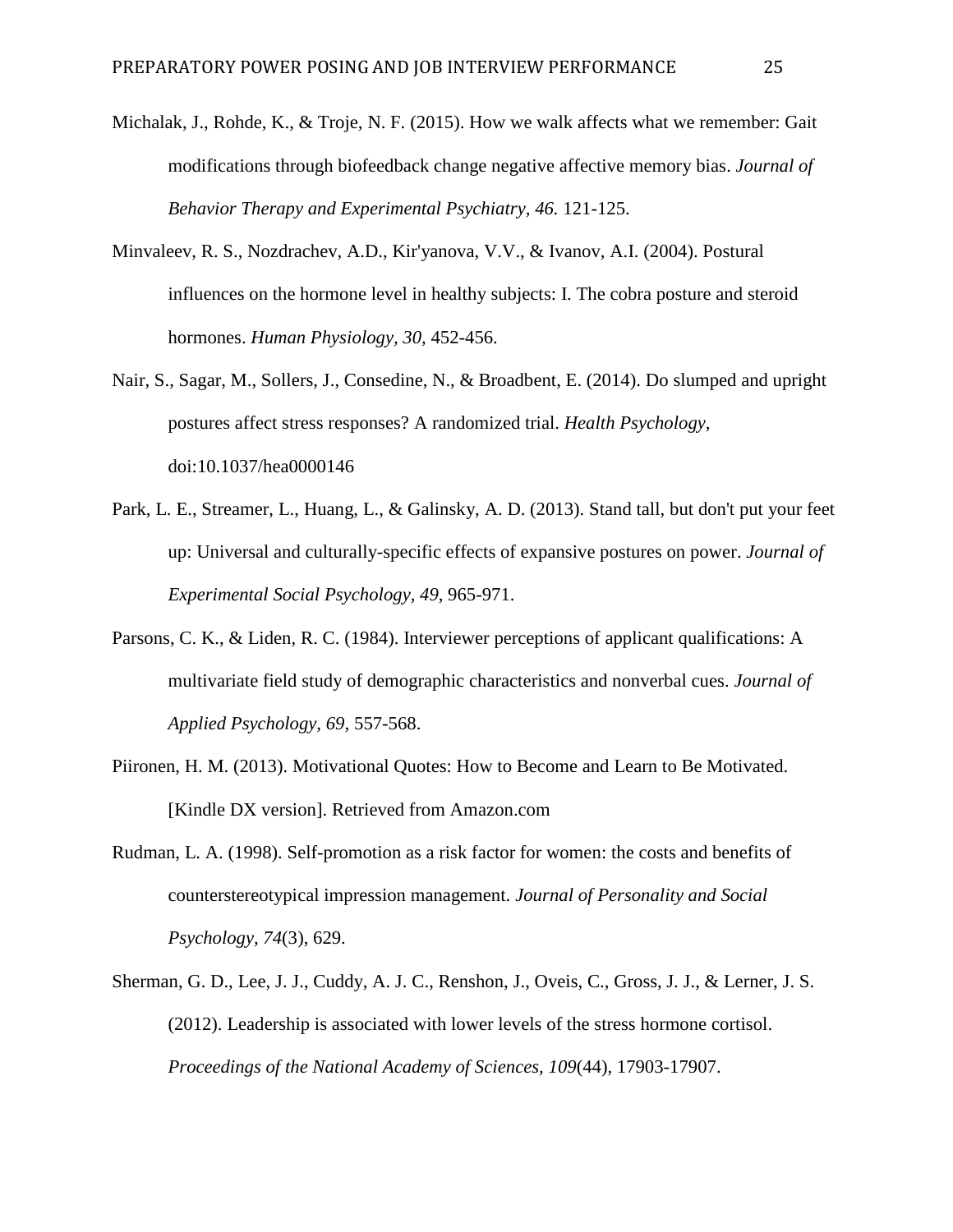- Smith, P. K., Dijksterhuis, A., & Wigboldus, D. H. J. (2008). Powerful people make good decisions even when they consciously think. *Psychological Science, 19,* 1258-1259.
- Smith, P. K., Jostmann, N. B., Galinsky, A. D., & van Dijk, W. W. (2008). Lacking power impairs executive functions. *Psychological Science, 19,* 441-447.
- Stel, M., van Dijk, E., Smith, P. K., van Dijk, W. W., & Djalal, F. M. (in press). Lowering the pitch of your voice makes you feel more powerful and think more abstractly. *Social Psychological and Personality Science.*
- Stevens, C. K., & Kristof, A. L. (1995). Making the right impression: A field study of applicant impression management during job interviews. *Journal of Applied* Psychology*, 80*(5), 587.
- Stewart, G. L., Dustin, S. L., Barrick, M. R., Darnold, T. C. (2008). Exploring the handshake in employment interviews. *Journal of Applied Psychology, 93,* 1139-1146.
- Strack, F., Martin, L. & Stepper, S. (1988). Inhibiting and facilitating conditions of the human smile: A nonobtrusive test of the facial feedback hypothesis. *Journal of Personality and Social Psychology, 54*, 768-777.
- Tetlock, Philip E. (1983). Accountability and perseverance of first impressions. *Social Psychology Quarterly, 46*, 285-292.
- Tiedens, L. Z., & Fragale, A. R. (2003). Power moves: Complementarity in dominant and submissive nonverbal behavior. *Journal of Personality and Social Psychology, 84,* 558- 568.
- Tracy, J. L., & Matsumoto, D. (2008). The spontaneous expression of pride and shame: Evidence for biologically innate nonverbal displays. *Proceedings of the National Academy of Sciences, 33,* 11655–11660.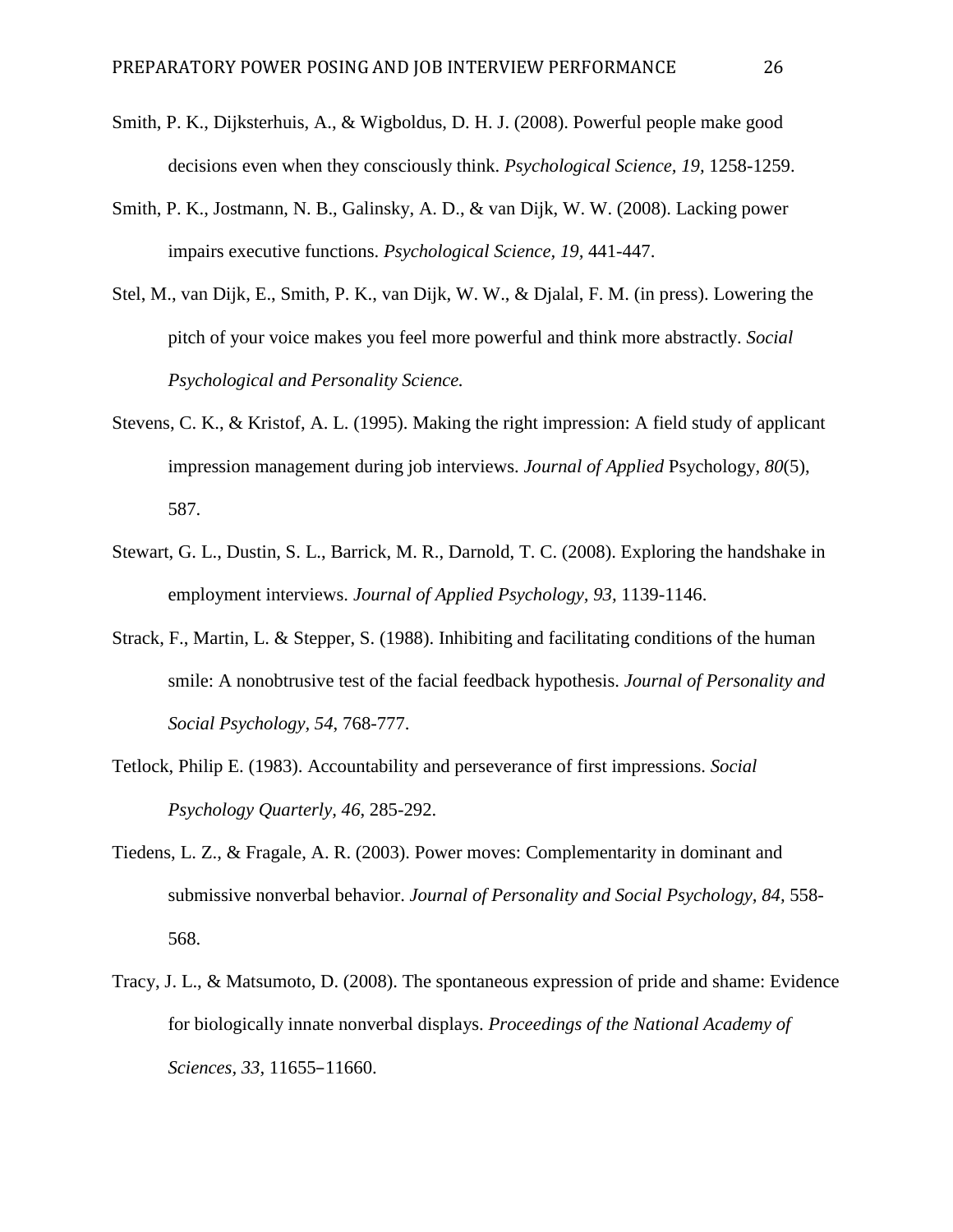- Tsai, W. C., Chen, C. C., & Chiu, S. F. (2005). Exploring boundaries of the effects of applicant impression management tactics in job interviews. *Journal of Management, 31*, 108-125.
- van Honk, J., Tuiten, A., Verbaten, R., van den Hout, M., Koppeschaar, H., Thijssen, J., & de Haan, E. (1999). Correlations among salivary testosterone, mood, and selective attention to threat in humans. *Hormones and Behavior, 36,* 17-24.
- Von Baeyer, C. L., Sherk, D. L., & Zanna, M. P. (1981). Impression Management in the Job Interview When the Female Applicant Meets the Male (Chauvinist) Interviewer. *Personality and Social Psychology Bulletin, 7*(1), 45-51.
- Williams, R.A., Hagerty, B.M., & Brooks, G. (2004). Trier Social Stress Test: A method for use in nursing research. *Nursing Research, 53*, 277-280.
- Wiltermuth, S. S. & Tiedens, L. Z., & Neale, M. A. (2012). How dominance complementarity improves value creation in negotiations. Paper presented at International Association of Conflict Management Conference, Stellenbosch, South Africa.
- Word, C. O., Zanna, M. P., & Cooper, J. (1974). The nonverbal mediation of self-fulfilling prophesies in interracial interaction. *Journal of Experimental Social Psychology, 10,* 109- 120.
- Yap, A., Wazlawek, A., Lucas, B., Cuddy, A. J. C., & Carney, D. (2013) The ergonomics of dishonesty: The effect of incidental posture on stealing, cheating, and traffic violations. *Psychological Science*.
- Young, A., & Kacmar, M. (1998). ABCs of the interview: The role of affective, behavioral, and cognitive responses by applicants in the employment interview. *International Journal of Selection and Assessment, 6*, 211-221.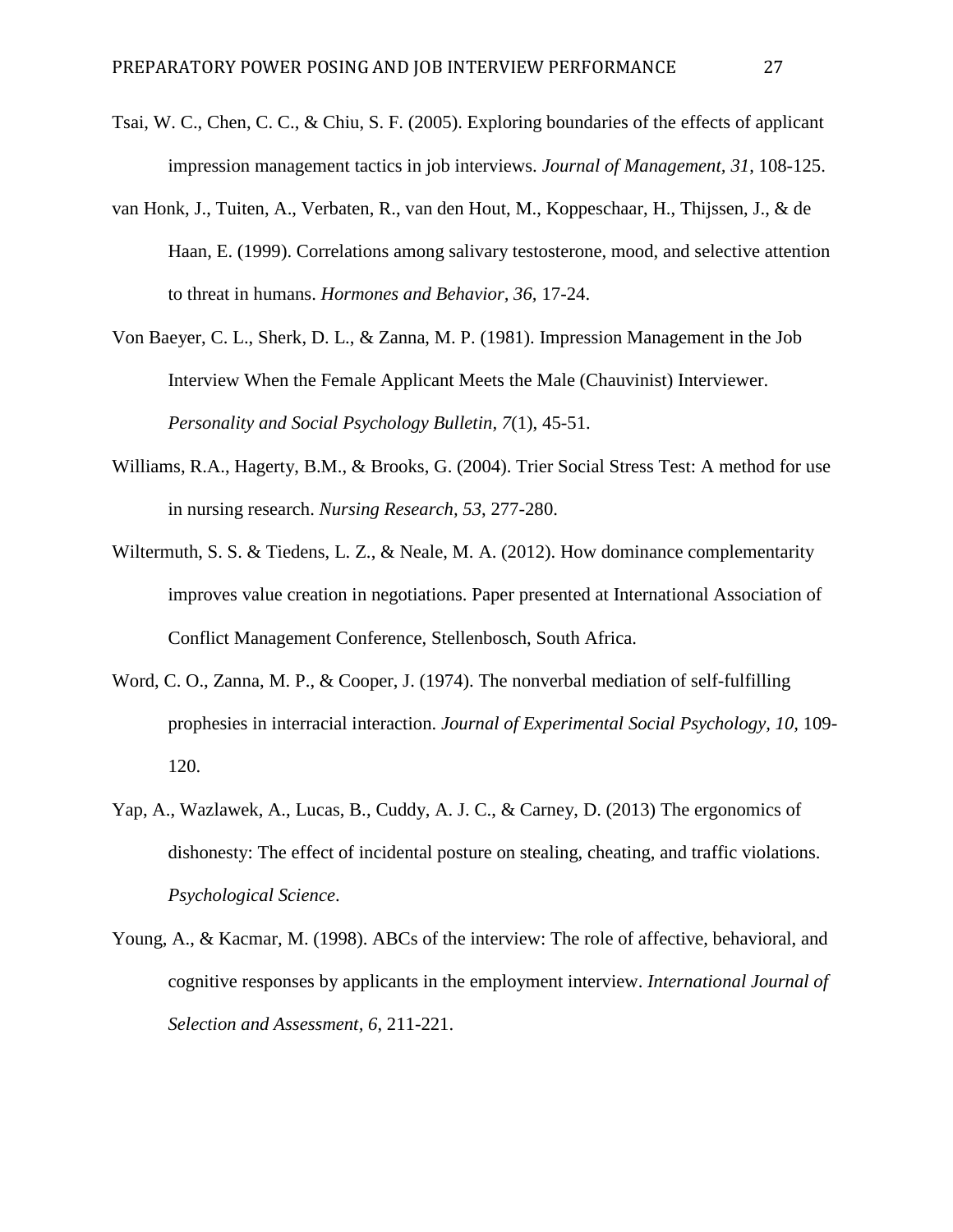### **Acknowledgments**

The authors enthusiastically thank Madeline Bernstein, Christina Leonelli, Brian Lucas, James McGee, Pranjal Mehta, Emily Rutter, and Vera Sundström for their enormous contributions to conducting this research, and to Vanessa Bohns, Deborah Gruenfeld, Bob Josephs, Chris Oveis, Pam Smith, and Scott Wiltermuth for their very helpful feedback on drafts of this paper. We also thank Dailey Crafton and Cindy Rodriguez of Lockstep Studio, for designing, producing, and donating the graphic depictions of the high- and low-power poses (Figure 1). This research was partially supported by an NSF CAREER award (#1056194) to DRC.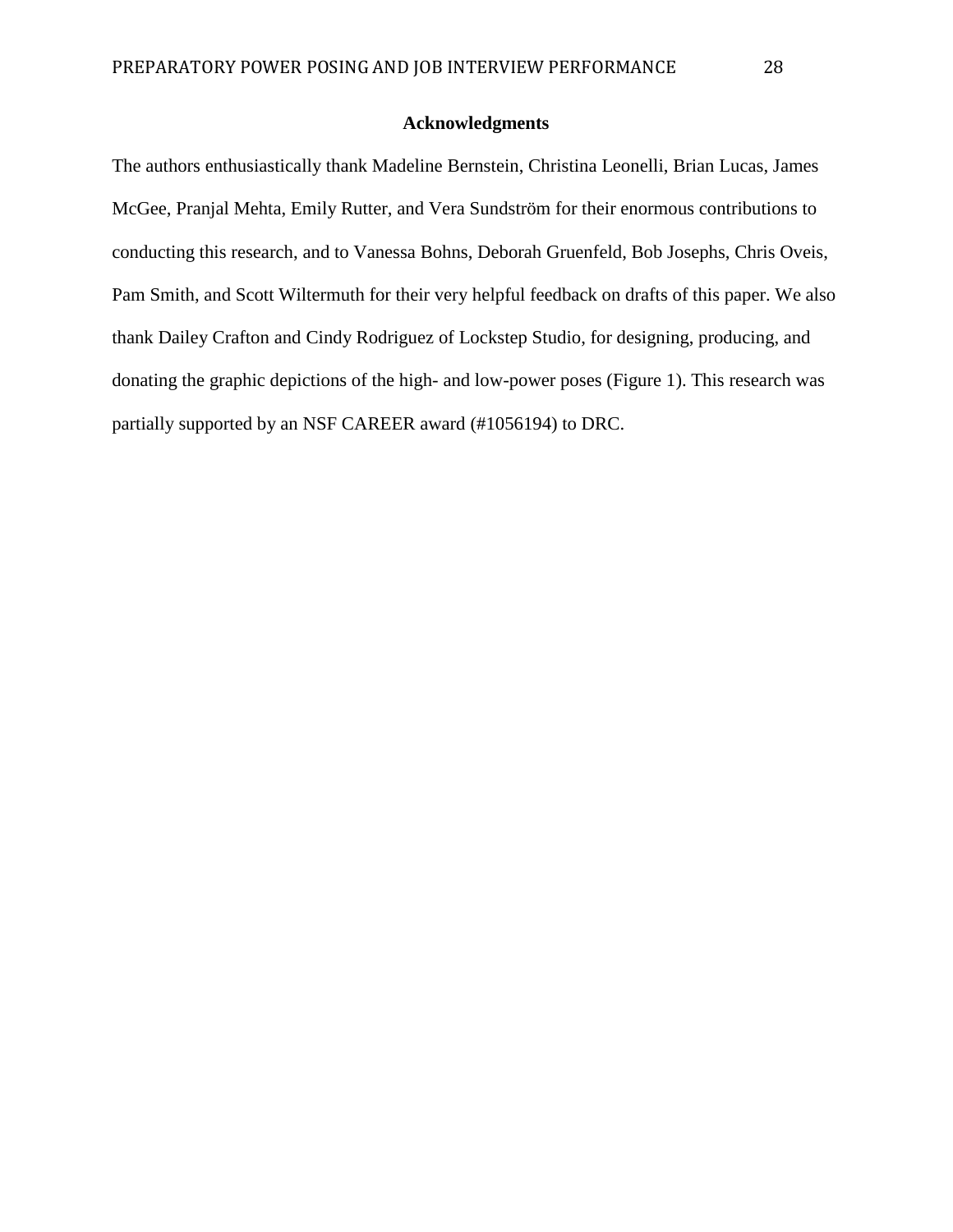Figure 1



*Figure 1*. Images depicting the high-power (left) and low-power (right) poses adopted by participants in this experiment.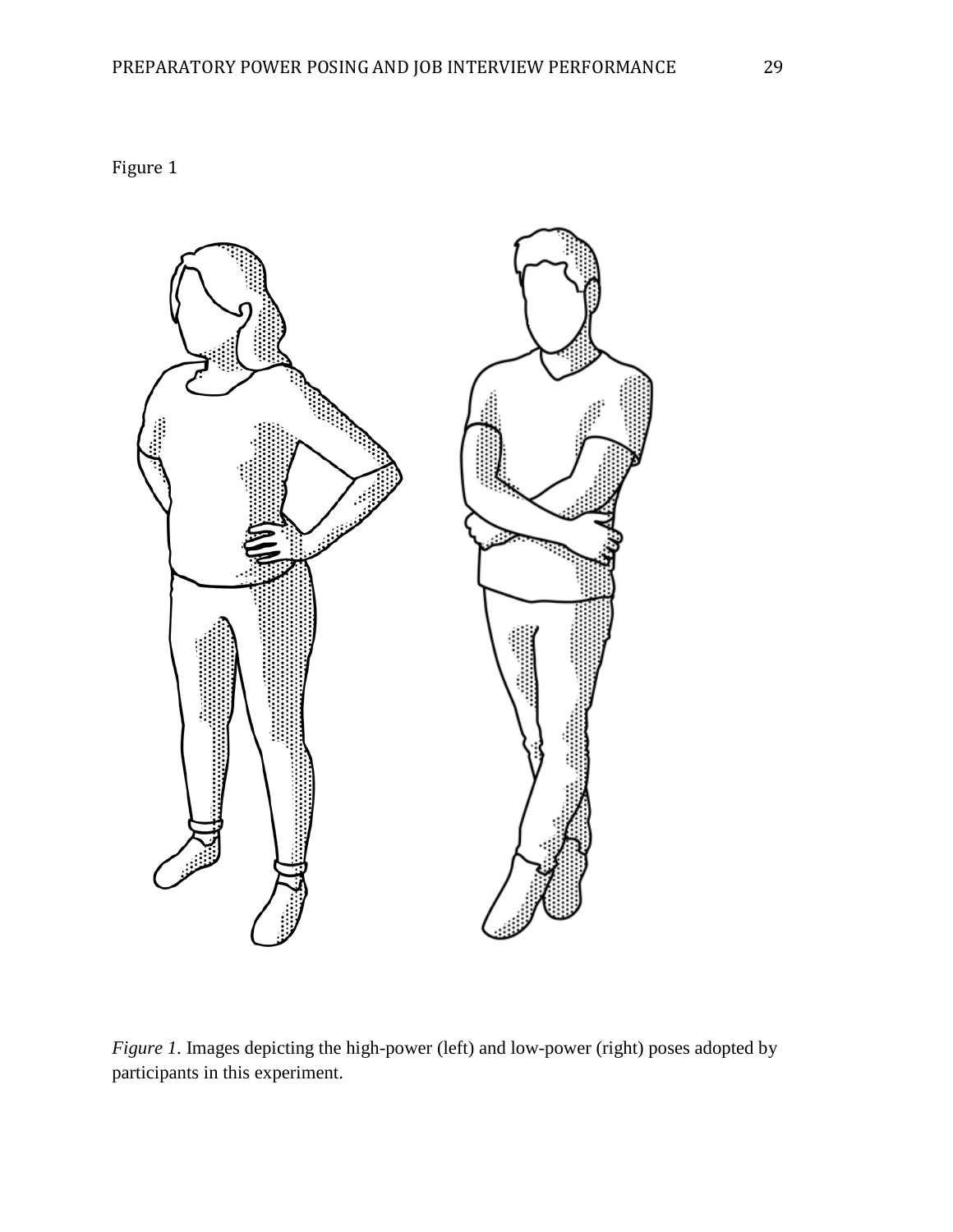

*Figure 2*. Regression analyses showing that nonverbal presence mediated the effect of power pose on overall performance.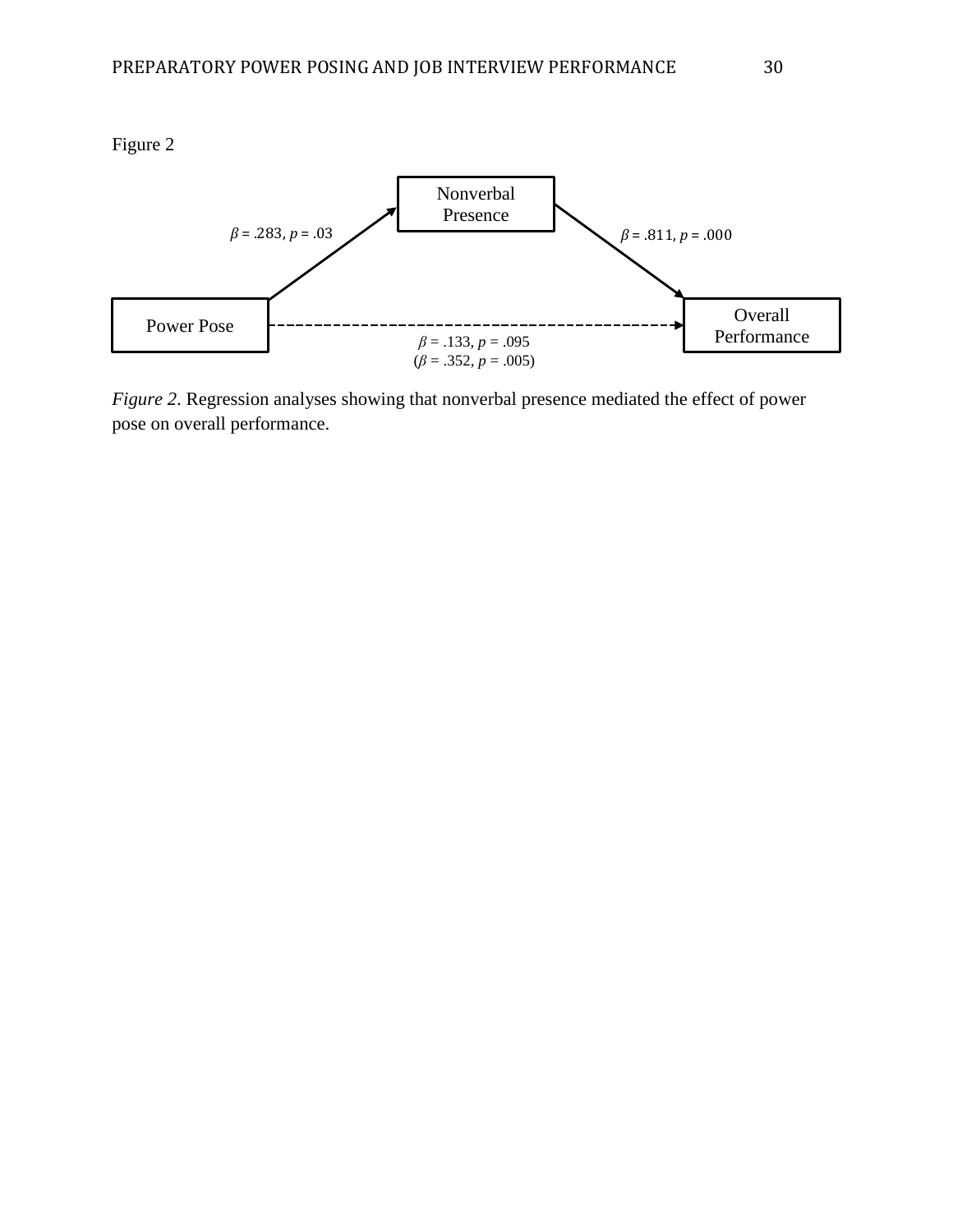



*Figure 3*. Regression analyses showing that nonverbal presence mediated the effect of power pose on ratings of whether or not the person should be hired.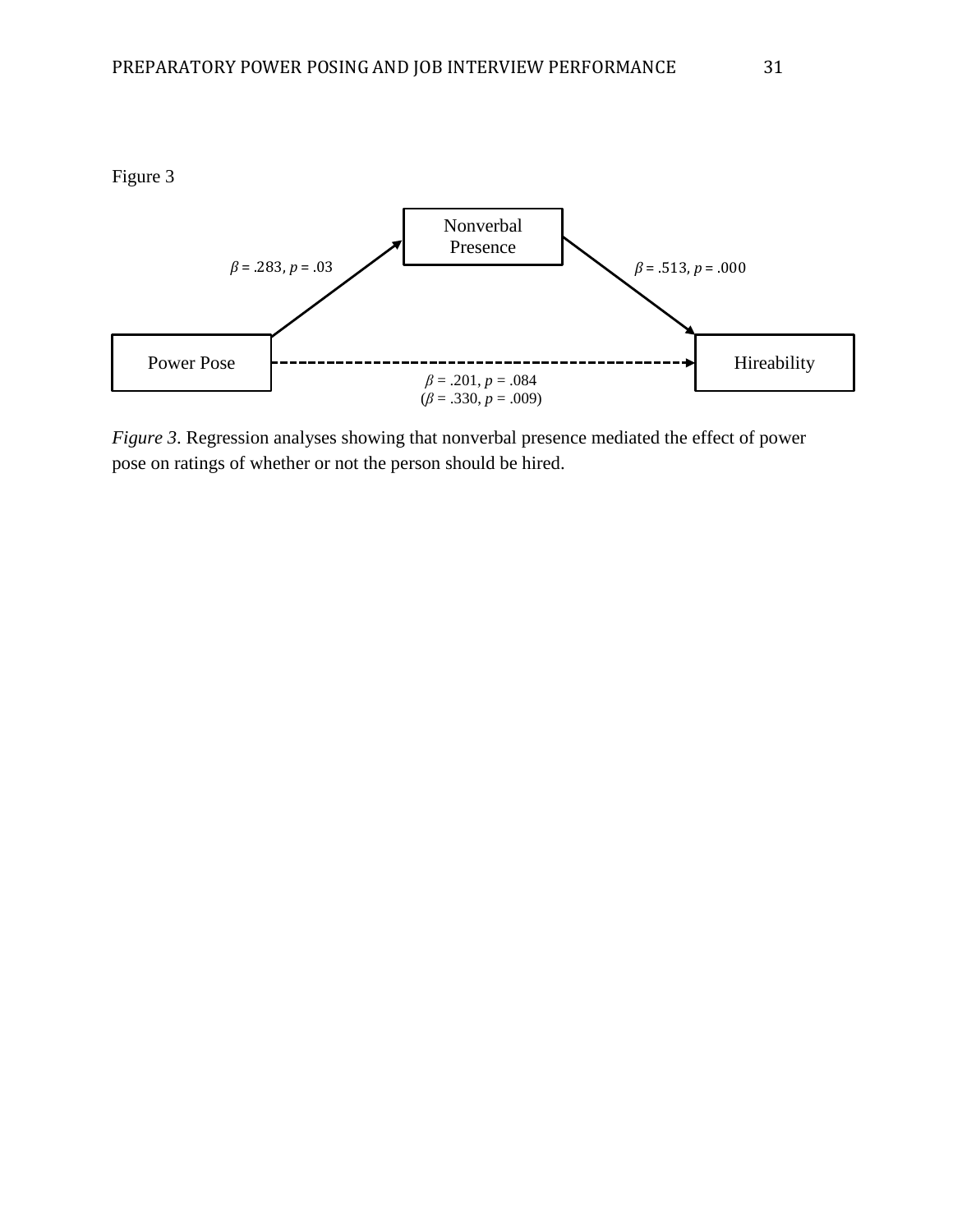## Table 1

### *Variable Descriptions and Inter-Rater Reliabilities*

| Variable                             | Inter-rater<br>Reliability $(r)$                                                    |     |
|--------------------------------------|-------------------------------------------------------------------------------------|-----|
| Expansiveness                        | How expansive was the speaker's body?                                               | .96 |
| Performance                          |                                                                                     |     |
| Overall performance                  | How good was the interview?                                                         | .97 |
| Hireability                          | Should this person be hired for the job?                                            | .80 |
| Nonverbal presence ( $\alpha$ = .79) |                                                                                     |     |
| Enthusiastic                         | How enthusiastic was the speaker?                                                   | .88 |
| Captivating                          | How well did the speaker capture your<br>attention?                                 | .81 |
| Confident                            | How confident was the speaker?                                                      | .95 |
| Awkwardness<br>(reverse-<br>scored)  | How awkward was the speaker?                                                        | .92 |
| Verbal content ( $\alpha$ = .89)     |                                                                                     |     |
| Structured                           | How well organized and structured was the<br>speech?                                | .89 |
| Straightforward                      | How straightforward was the speech?                                                 | .93 |
| Intelligent                          | How smart and intelligent was the speech?                                           | .94 |
| Qualified                            | How impressive were the qualifications that the<br>speaker mentioned in the speech? | .87 |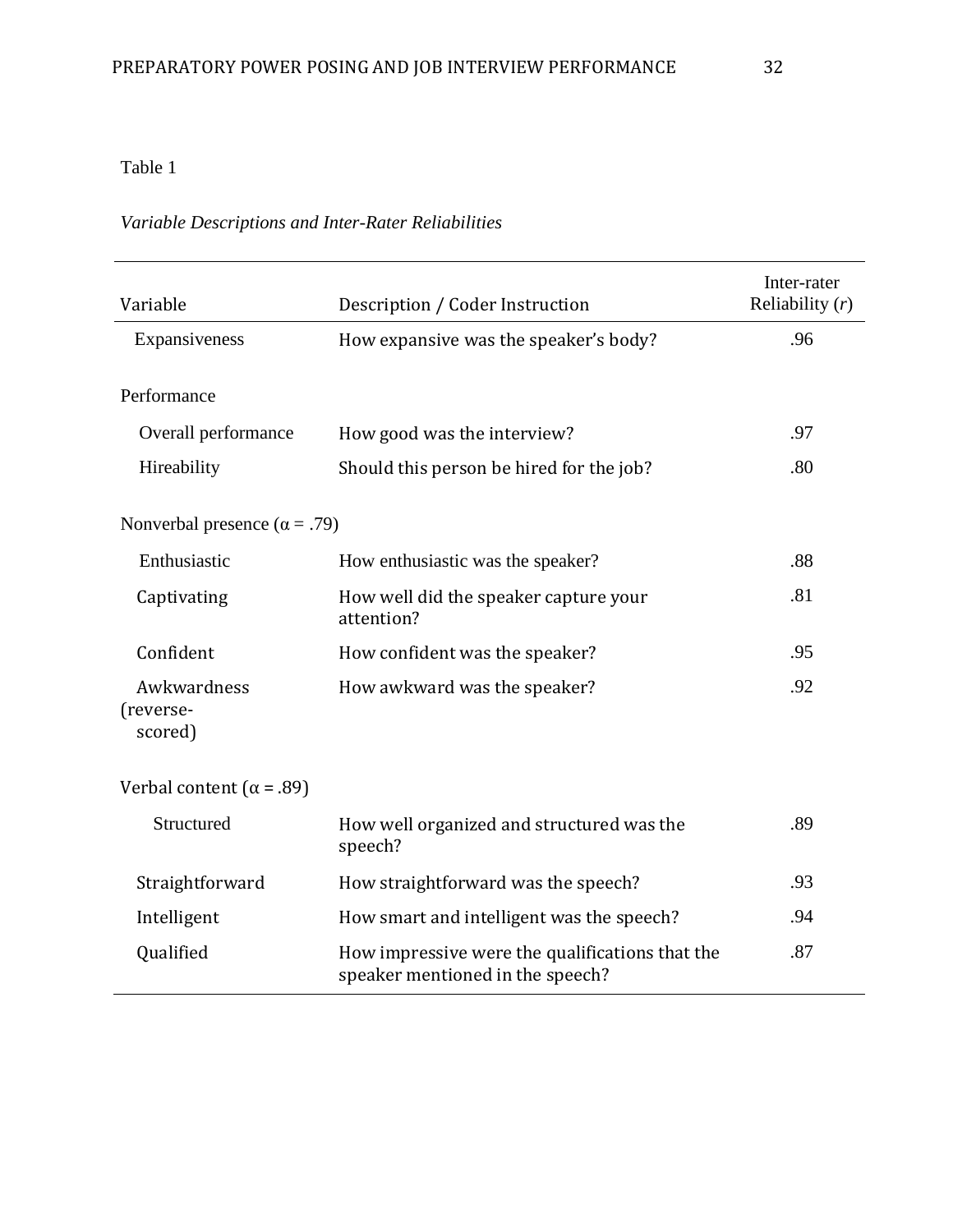## Table 2

# *Means and standard deviations for all study variables*

| Variable                                          | Scale<br>Range | <b>High Power</b><br>Means<br>(Standard<br>Deviations) | Low Power<br>Means<br>(Standard<br>Devations) |  |
|---------------------------------------------------|----------------|--------------------------------------------------------|-----------------------------------------------|--|
|                                                   |                |                                                        |                                               |  |
| <b>Manipulation Check:</b>                        |                |                                                        |                                               |  |
| Self-reported power (composite,<br>$\alpha = .89$ | $1 - 5$        | 2.47(0.93)                                             | 2.04(0.93)                                    |  |
| Dominant                                          | $1 - 5$        | 2.23(1.14)                                             | 1.57(0.94)                                    |  |
| In control                                        | $1 - 5$        | 2.90(1.13)                                             | 2.47(1.07)                                    |  |
| In charge                                         | $1 - 5$        | 2.23(1.19)                                             | 1.93(0.98)                                    |  |
| Powerful                                          | $1-5$          | 2.53(1.20)                                             | 2.17(1.18)                                    |  |
| Like a leader                                     | $1 - 5$        | 2.47(1.20)                                             | 2.07(1.17)                                    |  |
| Dependent Variables:                              |                |                                                        |                                               |  |
| <b>Overall Performance</b>                        | $1 - 7$        | 4.63(1.16)                                             | 3.81(1.08)                                    |  |
| Hireability                                       | $1 - 3$        | 2.43(0.63)                                             | 2.00(0.63)                                    |  |
| <b>Potential Mediators:</b>                       |                |                                                        |                                               |  |
| Verbal Content (composite, $\alpha$ =<br>.89)     | $1 - 7$        | 5.34(1.13)                                             | 4.93(1.34)                                    |  |
| Qualified                                         | $1 - 7$        | 5.73(1.11)                                             | 5.39(1.60)                                    |  |
| Intelligent                                       | $1 - 7$        | 5.77(1.19)                                             | 5.39(1.36)                                    |  |
| Structured                                        | $1 - 7$        | 4.83(1.51)                                             | 4.29(1.68)                                    |  |
| Straightforward                                   | $1 - 7$        | 5.03(1.38)                                             | 4.65(1.52)                                    |  |
| Nonverbal Presence (composite,<br>$\alpha = .79$  | $1 - 7$        | 4.85(1.04)                                             | 4.20(1.18)                                    |  |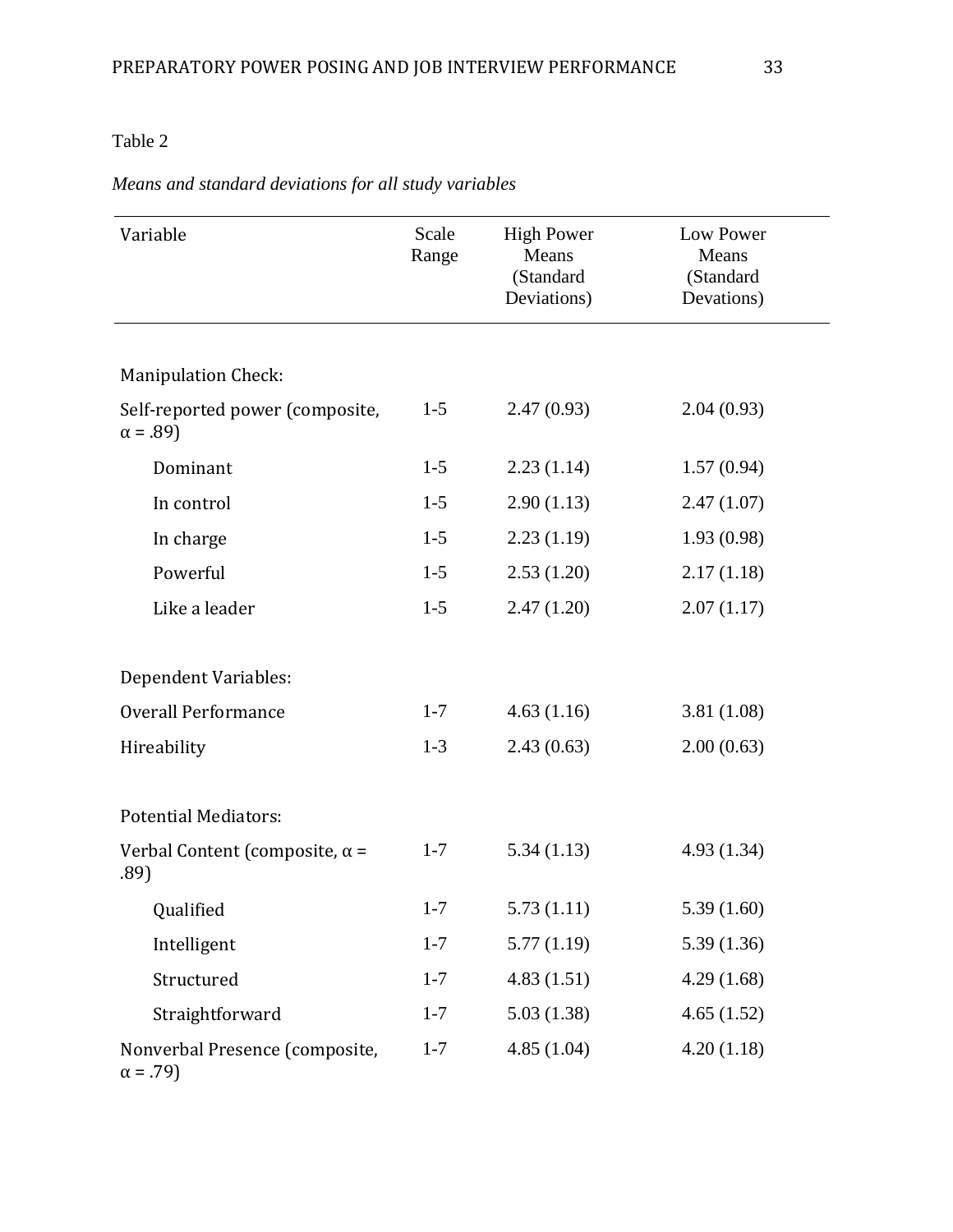| Confident                 | $1 - 7$ | 5.63(1.56) | 4.74(1.63) |
|---------------------------|---------|------------|------------|
| Enthusiastic              | $1 - 7$ | 4.27(1.55) | 3.77(1.36) |
| Captivating               | $1 - 7$ | 4.17(1.23) | 3.45(1.31) |
| Awkward (reverse-scored)  | $1 - 7$ | 5.32(1.34) | 4.79(1.29) |
|                           |         |            |            |
| <b>Body Expansiveness</b> | $1 - 7$ | 0.48(1.76) | 0.47(1.47) |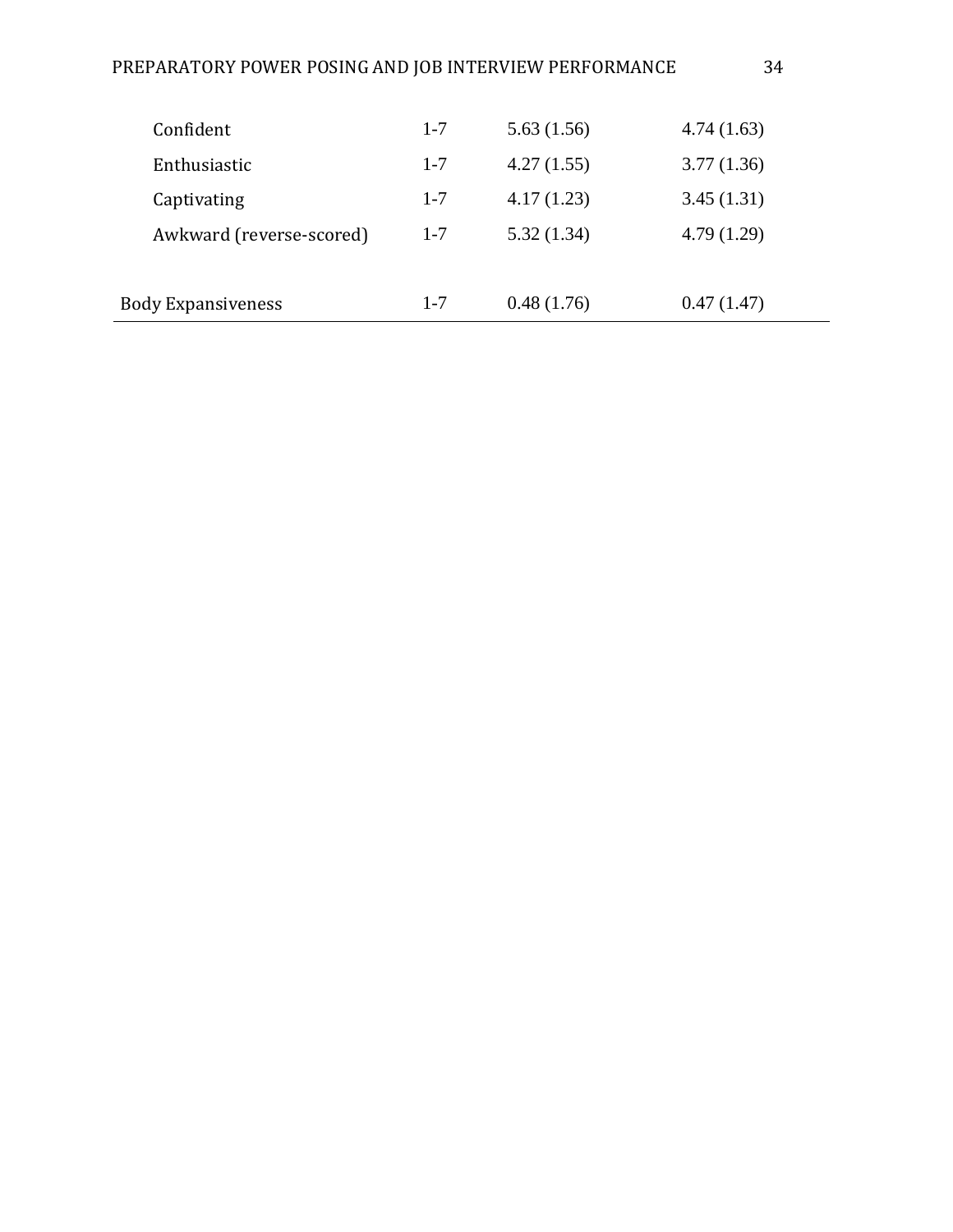## Table 3

# *Intercorrelations among all study variables*

|                                       | Overall<br>Performance | Hireability  | Self-<br>Reported<br>Feelings<br>of Power | <b>NVB</b><br>Presence | Speech<br>Content | <b>Body</b><br>Expansiveness |
|---------------------------------------|------------------------|--------------|-------------------------------------------|------------------------|-------------------|------------------------------|
| <b>Overall</b><br>Performance         | $\mathbf{1}$           |              |                                           |                        |                   |                              |
| Hireability                           | $.622**$               | $\mathbf{1}$ |                                           |                        |                   |                              |
| Self-Reported<br>Feelings of<br>Power | .139                   | .252         | $\mathbf{1}$                              |                        |                   |                              |
| <b>NVB</b> Presence                   | $.811**$               | $.513**$     | .164                                      | $\mathbf{1}$           |                   |                              |
| <b>Speech Content</b>                 | $.655**$               | $.456**$     | $.261*$                                   | .784**                 | $\mathbf{1}$      |                              |
| <b>Body</b><br>Expansiveness          | $-.076$                | $-136$       | $-.082$                                   | .183                   | .022              | $\mathbf{1}$                 |

*Note.*  $* p < .05$ ,  $** p < .01$ ,  $** p < .001$ . NVB Presence = Nonverbal Presence.